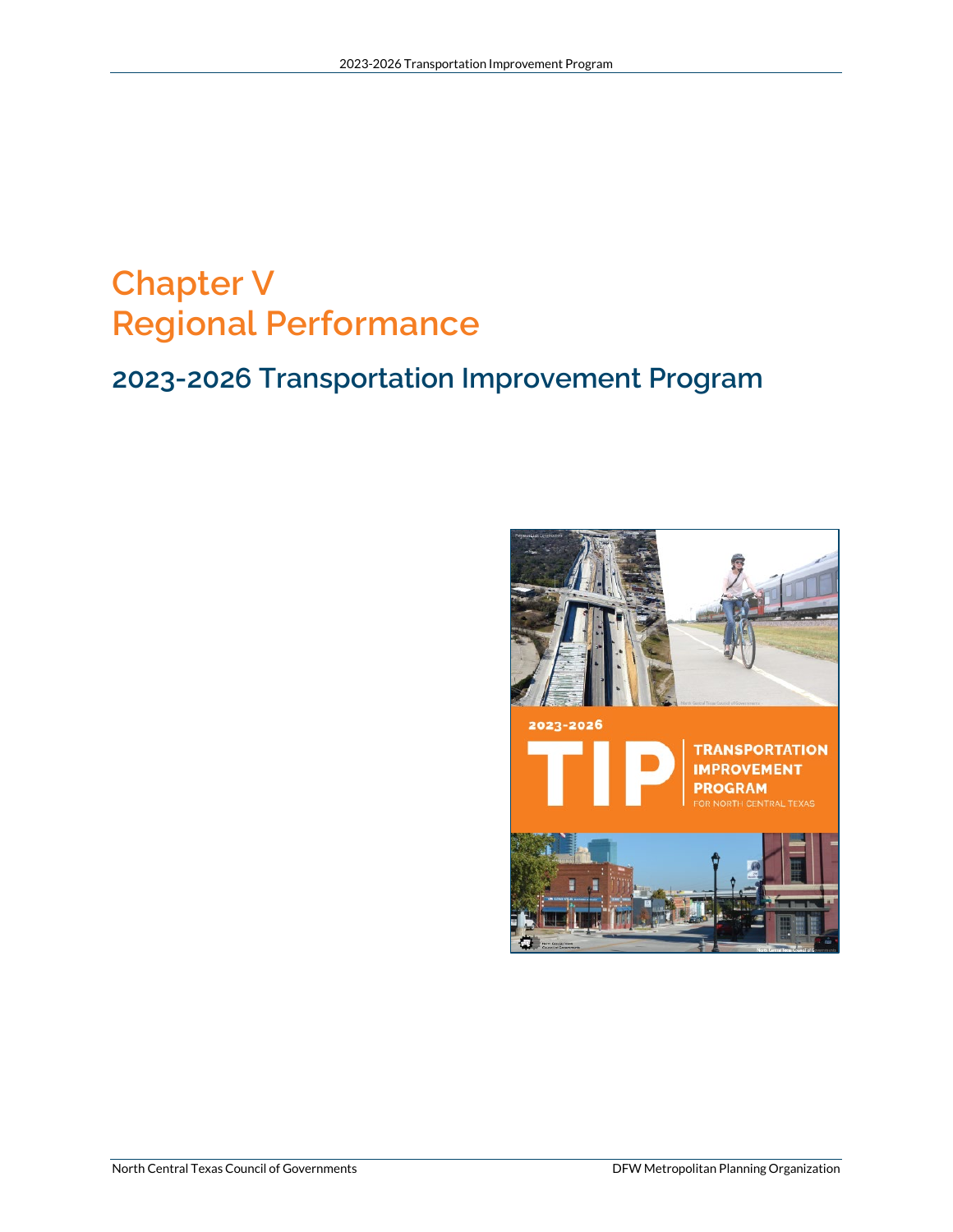# **Chapter V Regional Performance**

# **INTRODUCTION**

NCTCOG uses a performance-based planning and programming process to develop its long- and shortrange plans, including the Transportation Improvement Program (TIP). Performance measurement is particularly important in short-range planning processes like the TIP, because the projects it funds can meaningfully improve key performance measures relatively quickly.

# **WHAT IS PERFORMANCE-BASED PLANNING AND PROGRAMMING?**

In the context of regional transportation planning, performance-based planning and programming is the process of using quantitative observations of the state of the transportation system to drive the planning process and ultimately inform funding decisions. These quantitative observations are often collected and formally adopted as performance measures, which are typically observed over time and may be associated with target values. Performance measures can serve as a means of assessing progress towards meeting goals (particularly when coupled with realistic targets) and are often directly associated with adopted goals. Performance-based planning processes exist at the federal, state, and regional levels, and NCTCOG is an active participant in these processes at all levels.

A typical framework for performance measurement includes the following core components:

- Goals: Visionary, long-term statements of priorities
- Objectives: Measurable, specific strategies for achieving goals
- Measures: Repeatable, quantitative measurement of how the system is performing
- Targets: Specific milestones for measures that represent a desired future condition

# **ADDRESSING PERFORMANCE IN THE 2023-2026 TIP**

NCTCOG has used a performance-based approach to its planning processes for some time, but recent federal transportation funding legislation created a framework for Transportation Performance Management (TPM) at the federal level. Subsequent TPM-related federal rules require MPOs to incorporate performance‐based planning and programming into the development of Metropolitan Transportation Plans (MTPs) and TIPs. This chapter outlines the performance measures and targets considered and tracked when conducting transportation planning and programming activities in the region, grouped by the categories established by the federal government. It will also highlight current and future efforts that consider these measures, and work toward achieving established targets in the current and future TIPs. Performance measurement played an integral role in project selection and prioritization for

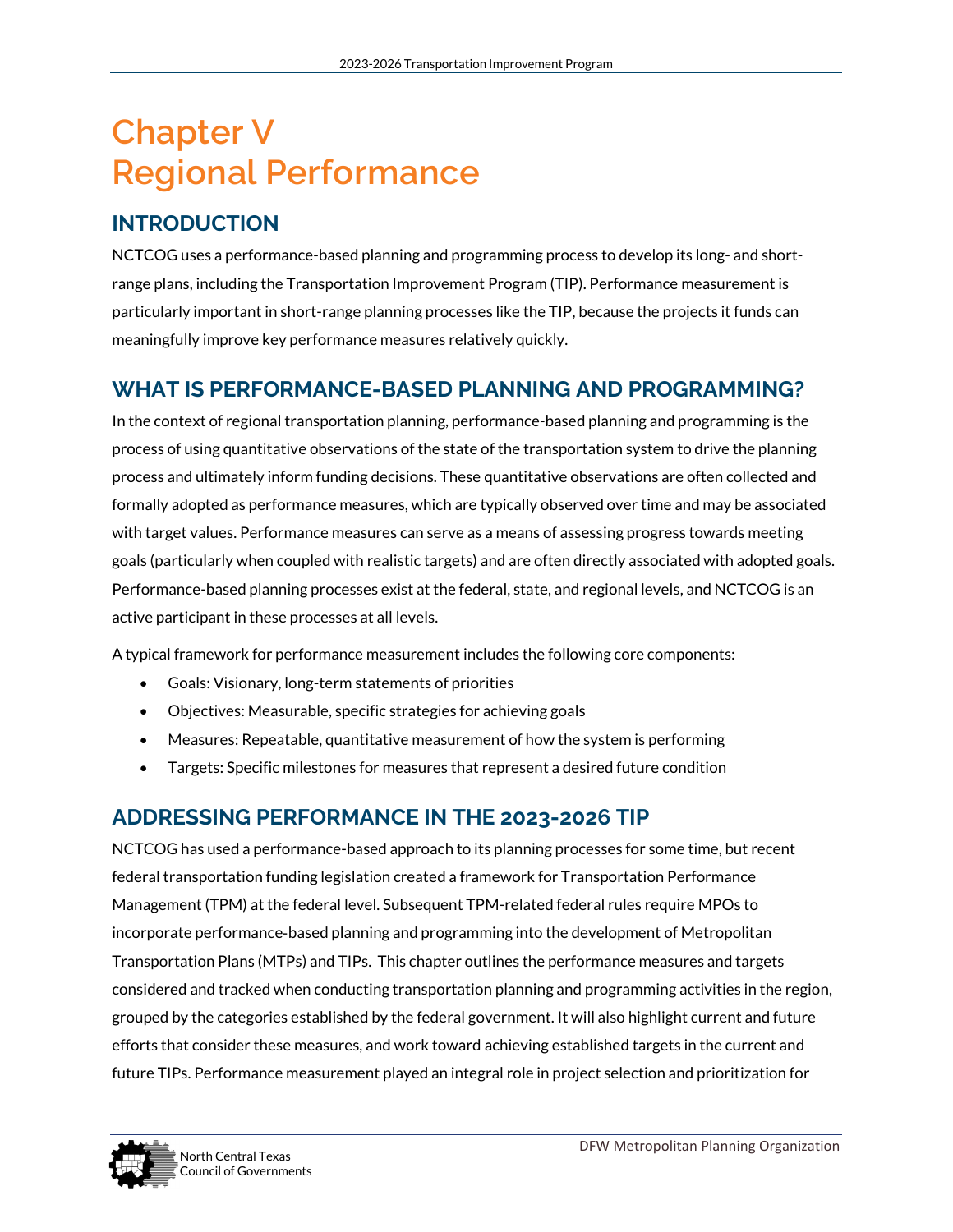Mobility 2045: 2022 Update and subsequently, the 2023-2026 TIP. Examples of projects that were programmed fully or partially in response to these measures are listed as well.

# **NATIONAL PERFORMANCE REQUIREMENTS**

Five Transportation Performance Management rules released by the Federal Highway Administration (FHWA) and the Federal Transit Administration (FTA) are now effective. Each rule lists required measures, data sources, and calculation procedures. The rules are:

- Highway Safety Improvement Program, known as PM1 (81 FR 13881, 23 CFR 490)
- Assessing Pavement Condition for the National Highway Performance Program and Bridge Condition for the National Highway Performance Program, known as PM2 (82 FR 5886, 23 CFR 490)
- Assessing Performance of the National Highway System, Freight Movement on the Interstate System, and Congestion Mitigation and Air Quality Improvement Program (CMAQ), known as PM3 (82 FR 5970, 82 FR 22879, 23 CFR 490)
- Transit Asset Management (81 FR 48889, 49 CFR 625, 49 CFR 630)
- Public Transportation Agency Safety Plans (83 FR 34418, 49 CFR 673)

Each of these rules establishes deadlines for target setting and reporting processes. For the measures identified in each rule, MPOs are required to report adopted targets, baseline performance measures, and progress toward the targets in TIPs adopted two years after the effective date of the final rule. Each of the performance measure final rules were established at different times; and therefore, have different target‐ setting and implementation deadlines, as seen in Exhibit V‐1.

| <b>Final Rule</b>                                    | <b>Rule</b><br><b>Effective</b><br>Date | <b>Required to be</b><br>Included in<br>TIPs <sup>1</sup> | <b>Last Target-</b><br><b>Setting Action</b> | <b>Next Target-</b><br><b>Setting Action</b> | <b>Target-Setting</b><br><b>Schedule</b>                           |
|------------------------------------------------------|-----------------------------------------|-----------------------------------------------------------|----------------------------------------------|----------------------------------------------|--------------------------------------------------------------------|
| <b>Highway Safety</b><br>(PM1)                       | 4/14/2016                               | 4/14/2018                                                 | 2/14/2019                                    | <b>Early 2023</b>                            | <b>Annually (Targets are</b><br>reductions over 5-<br>year period) |
| Pavement and<br><b>Bridge Condition</b><br>(PM2)     | 5/20/2017                               | 5/20/2019                                                 | 12/10/2020                                   | Late 2022                                    | <b>Biennially (Four-year</b><br>performance periods)               |
| System<br>Performance.<br>Freight, and CMAQ<br>(PM3) | 5/20/2017                               | 5/20/2019                                                 | 9/10/2020                                    | Late 2022                                    | <b>Biennially (Four-year</b><br>performance periods)               |
| <b>Transit Asset</b><br>Management (TAM)             | 10/01/2016                              | 10/01/2018                                                | 2/14/2019                                    | Mid 2022                                     | <b>Every four years</b>                                            |

*Exhibit V-1: Implementation and Target-Setting Schedules for Federal Performance Measures*

<span id="page-2-0"></span><sup>1</sup> 23 CFR 450.340(f)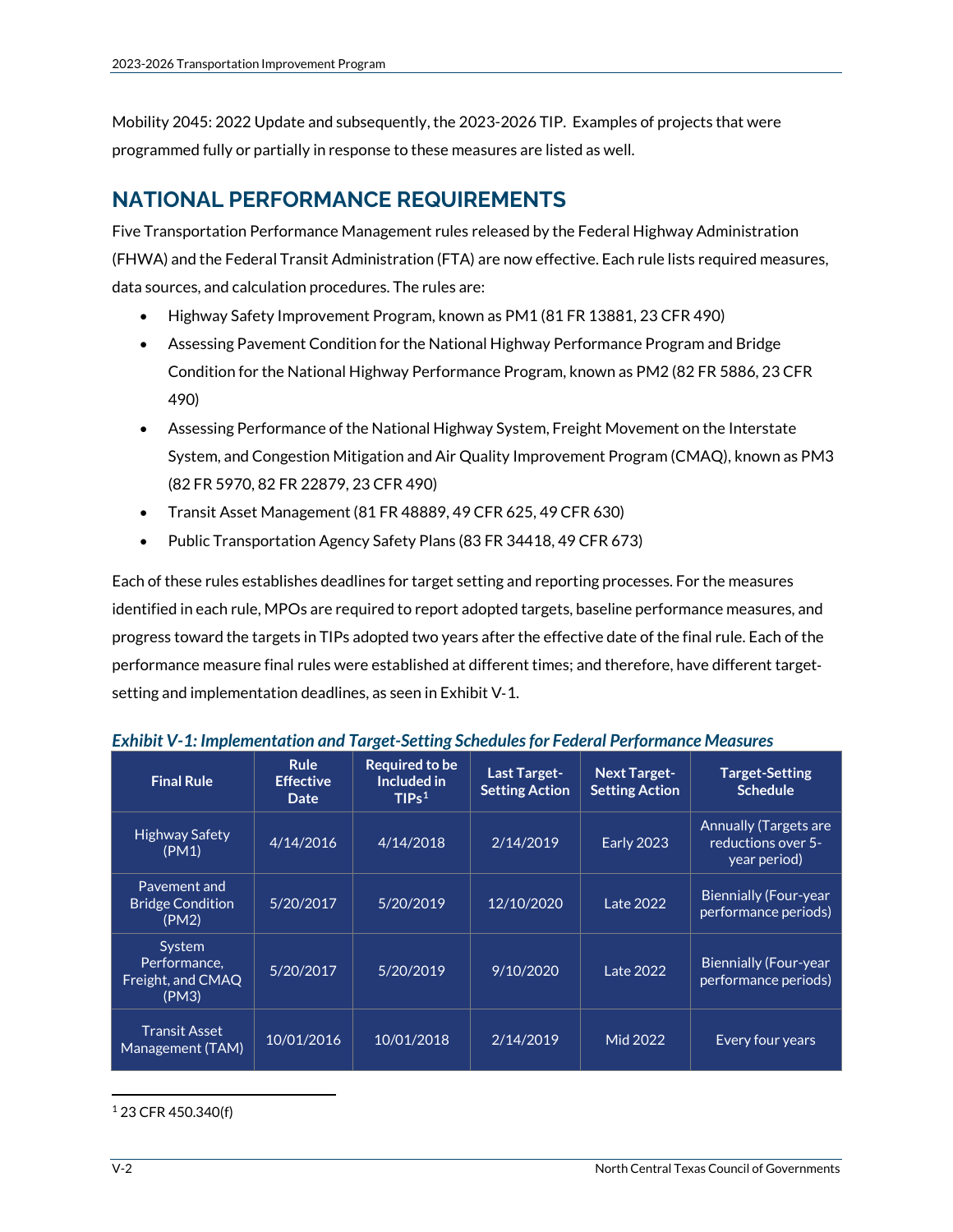| <b>Final Rule</b>                                                        | <b>Rule</b><br><b>Effective</b><br>Date | Required to be<br>Included in<br>TIPs <sup>1</sup> | Last Target-<br><b>Setting Action</b> | <b>Next Target-</b><br><b>Setting Action</b> | <b>Target-Setting</b><br><b>Schedule</b> |
|--------------------------------------------------------------------------|-----------------------------------------|----------------------------------------------------|---------------------------------------|----------------------------------------------|------------------------------------------|
| <b>Public</b><br>Transportation<br><b>Agency Safety Plans</b><br>(PTASP) | 07/19/2018                              | 7/20/2021                                          | 5/13/2021                             | <b>Early 2025</b>                            | Every four years                         |

As of this writing, NCTCOG has adopted targets and established update processes for every performance measure rule as required. Updates on these measures, including assessments of progress towards achieving adopted targets, are reported regularly to the Regional Transportation Council (RTC) and the Surface Transportation Technical Committee (STTC).

# **REGIONAL FOCUS ON PERFORMANCE MEASURES AND MONITORING**

The RTC has a long history of measuring performance of the Dallas-Fort Worth surface transportation system. For more than a decade, the RTC has produced an annual state of the region report, Progress North Texas, which includes statistics that show regional performance in terms of congestion, safety, project delivery, and many more criteria. The current report, along with the last several documents are available online at: [www.nctcog.org/trans/about/publications/pnt.](http://www.nctcog.org/trans/about/publications/pnt) 

Since March of 2018, NCTCOG has been tracking the applicability of items being presented to the RTC against various performance categories. Items on all RTC agendas include a category designator to indicate which aspects of performance are impacted by the policy, program, or project being presented. This strategy keeps performance measurement fresh in the minds of NCTCOG staff, as well as the RTC policy board members.

### **Highway Safety (PM1)**

The safety performance measure rule includes five measures related to the safety of the transportation system, including:

- Number of traffic fatalities
- Rate of fatalities per 100 million vehicle miles traveled
- Number of serious injuries
- Rate of serious injuries per 100 million vehicle miles traveled
- Number of non‐motorized fatalities and non‐motorized serious injuries

This rule establishes an annual reporting and target-setting schedule. The RTC initially adopted targets for these measures in December 2017, along with a policy that even one death on the transportation system is unacceptable. Subsequently, the RTC directed NCTCOG staff to work with regional and State partners to develop projects, programs, and policies that assist in eliminating serious injuries and fatalities across all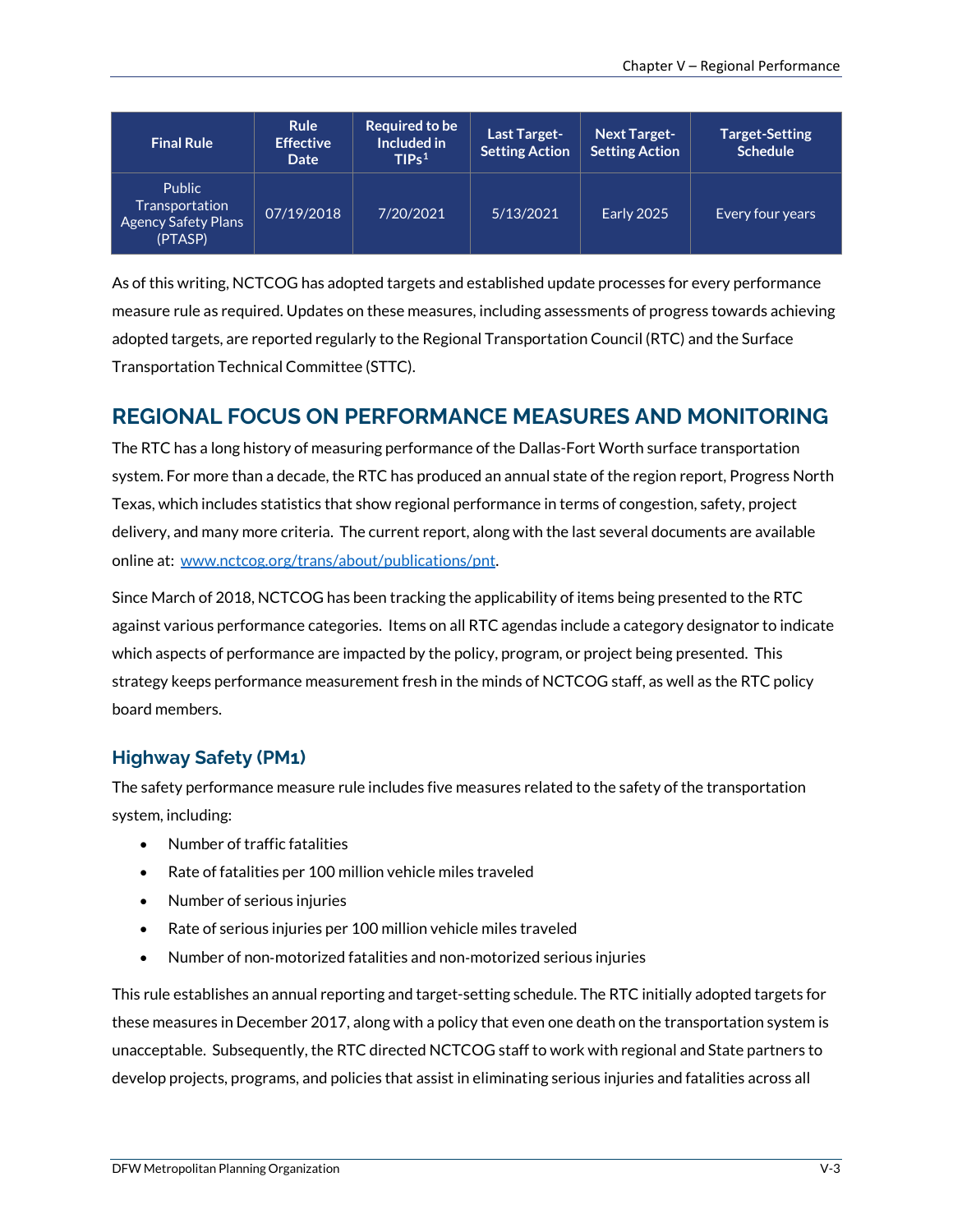modes of travel. The TIP has incorporated these measures in project selection processes and includes many projects intended to lead directly to improvements in these measures.

NCTCOG worked closely with the Texas Department of Transportation (TxDOT) to establish annual targets for these measures. As part of the TxDOT Strategic Highway Safety Plan (SHSP) development process, stakeholders from TxDOT, NCTCOG, local governments, law enforcement, emergency medical services, education, and others areas worked collaboratively utilizing a data‐driven, multi‐year process to develop both statewide and regional safety performance measure targets. Due to increases in population in both the region and the state, the number of vehicles on the roadway system, and congestion, it is unlikely that a decrease in the number of crashes could be achieved. Therefore, the consensus of the SHSP stakeholder and executive teams was to establish targets that, by 2022, would reduce the rate at which each measure is increasing. Specifically, the targets call for a two percent reduction from the original projection for 2022. The proposed reduction of two percent by 2022, which only applies to trends where measures are increasing over time, would be achieved by reducing each intermediate year by the reduction percentages listed in Exhibit V-2.

| Year              | Reduction<br><b>Target</b> |
|-------------------|----------------------------|
| 2017              | 0.0%                       |
| 2018              | 0.4%                       |
| 2019              | 0.8%                       |
| 2020              | 1.2%                       |
| $20\overline{21}$ | 1.6%                       |
| 2022              | 2.0%                       |

*Exhibit V-2: Growth Reduction Percentages for PM1 Measures*

In May of 2019, the Texas Transportation Commission (TTC) adopted Minute Order 115481, directing TxDOT to work toward the goal of reducing the number of deaths on Texas roadways by half by the year 2035 and to zero by the year 2050. As a result of this action, TxDOT modified its fatality and fatality rate performance measures and target calculations accordingly starting with the 2021 target year. The serious injury and serious injury rate as well as the non-motorized fatalities and serious injury rate targets of a two percent reduction by 2022 remains the same. NCTCOG will continue to utilize the identified two percent reduction schedule for all targets through the 2022 target year.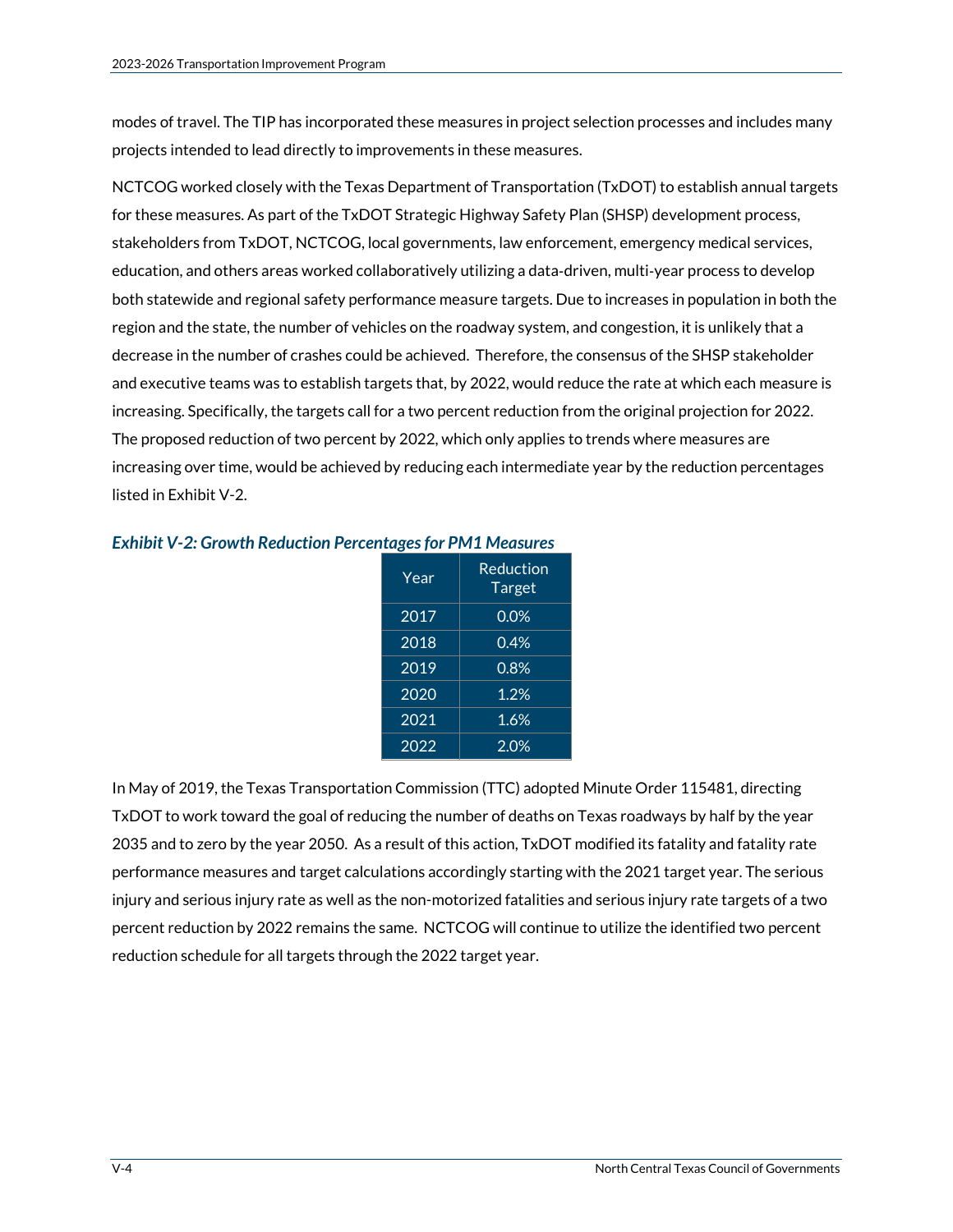# **Number of Traffic Fatalities**

The 2022 target seeks to reduce the expected increase in fatalities by 2022. This target expressed as a fiveyear rolling average would reduce the projected number of fatalities to 3,563 for the state and a reduction in the region to 579.5.

|      |             |                                                  | <b>Statewide Data</b>              |                                              | <b>Regional Data</b>               |                                                         |                                              |                                     |
|------|-------------|--------------------------------------------------|------------------------------------|----------------------------------------------|------------------------------------|---------------------------------------------------------|----------------------------------------------|-------------------------------------|
| Year | Source      | <b>Projection</b><br>or<br><b>Actual</b><br>Data | <b>Percent</b><br><b>Reduction</b> | <b>Target</b><br><b>or</b><br>Actual<br>Data | <b>Percent</b><br><b>Reduction</b> | <b>Projection</b><br><b>or</b><br><b>Actual</b><br>Data | <b>Target</b><br>or<br><b>Actual</b><br>Data | <b>Fatalities</b><br><b>Reduced</b> |
| 2018 | <b>FARS</b> | 3,648                                            | 0.4%                               | 3,648                                        | 0.4%                               | 539                                                     | 536.8                                        | $\overline{2}$                      |
| 2019 | <b>FARS</b> | 3,615                                            | 0.8%                               | 3,615                                        | 0.8%                               | 569.0                                                   | 564.4                                        | 5                                   |
| 2020 | <b>FARS</b> | 3,896                                            | 1.2%                               | 3,896                                        | 1.2%                               | 635.0                                                   | 627.4                                        | 8                                   |
| 2021 | Target      | $3,384*$                                         | 50% by<br>2035                     | 3,384                                        | 1.6%                               | $604*$                                                  | 593.9                                        | 10                                  |
| 2022 | Target      | $3,272*$                                         | 50% by<br>2035                     | 3,272                                        | 2%                                 | $609*$                                                  | 596.8                                        | 12                                  |

#### *Exhibit V-3: Five-Year Rolling Average for the Number of Traffic Fatalities*

\*Based on linear trend analysis from 2018-2022 FARS data. 2018–2020 observed and 2021–2022 projected.

FARS: National Highway Traffic Safety Administration (NHTSA) Fatality Analysis Reporting System ARF: FARS Annual Report File

CRIS: TxDOT Crash Records Information System

**\*\* 2022 Regional Target for Traffic Fatalities expressed as 5-year average: 579.5 2022 Statewide Target for Traffic Fatalities expressed as 5-year average: 3,563**

\*\* Calculated by applying current year percent reduction (2%) to regional Projection or Actual Data 5-year average.

### **Rate of Fatalities per 100 Million Vehicle Miles Traveled**

The 2022 target seeks to reduce the expected increase in deaths per 100 million vehicles miles traveled (MVMT) in 2022 to not more than 1.27 per 100 MVMT statewide. The regional target, expressed as a fiveyear rolling average for 2022 is 0.755, which is less than one death per 100 MVMT.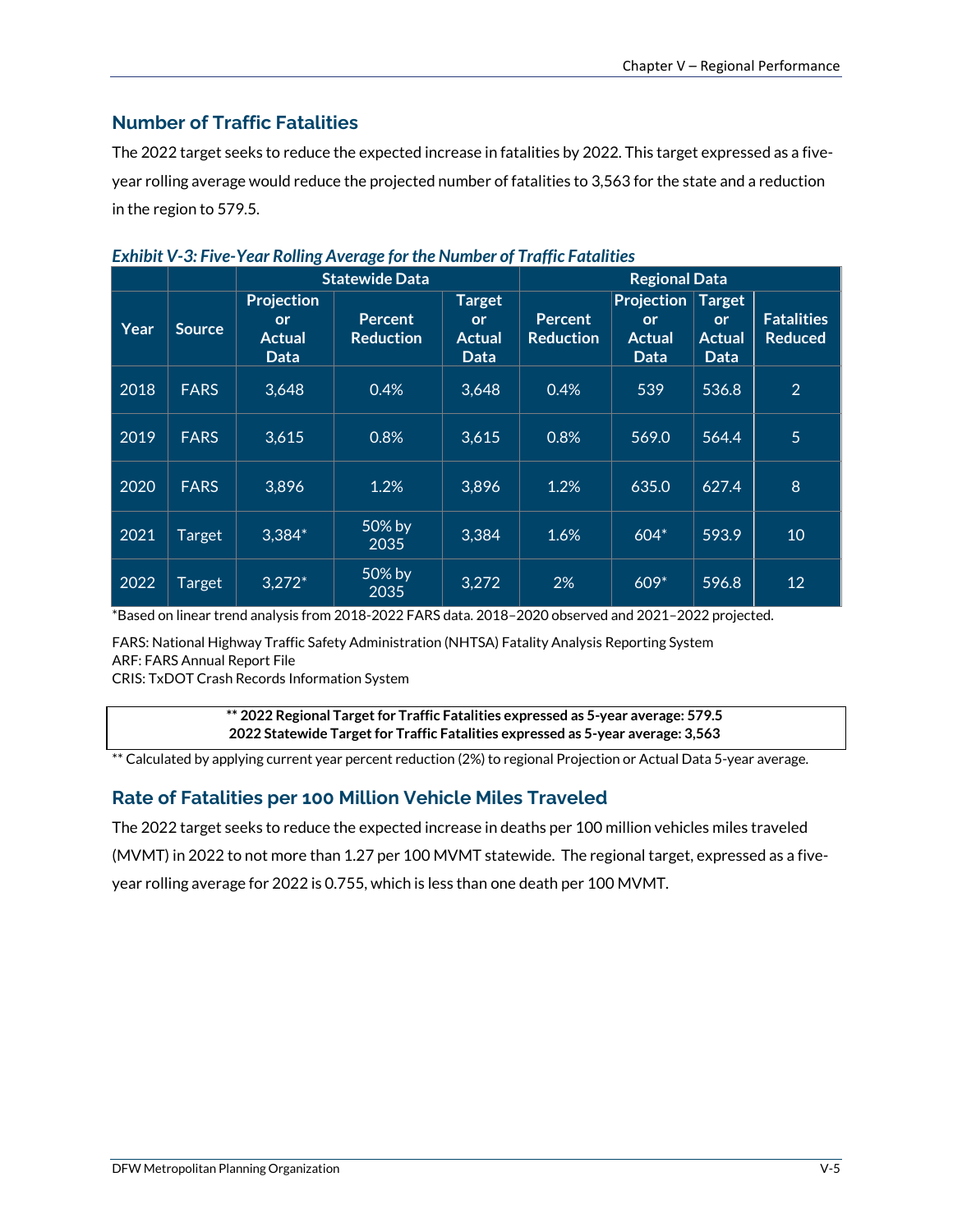|      |               | <b>Statewide Data</b>                                   |                                    |                                                     | <b>Regional Data</b>               |                                                         |                                                            |                          |
|------|---------------|---------------------------------------------------------|------------------------------------|-----------------------------------------------------|------------------------------------|---------------------------------------------------------|------------------------------------------------------------|--------------------------|
| Year | <b>Source</b> | <b>Projection</b><br><b>or</b><br><b>Actual</b><br>Data | <b>Percent</b><br><b>Reduction</b> | <b>Target</b><br><b>or</b><br><b>Actual</b><br>Data | <b>Percent</b><br><b>Reduction</b> | <b>Projection</b><br><b>or</b><br><b>Actual</b><br>Data | <b>Target</b><br><b>or</b><br><b>Actual</b><br><b>Data</b> | Rate<br><b>Reduction</b> |
| 2018 | <b>FARS</b>   | 1.37                                                    | 0.4%                               | 1.29                                                | 0.4%                               | 0.738                                                   | 0.736                                                      | 0.002                    |
| 2019 | <b>FARS</b>   | 1.315                                                   | 0.8%                               | 1.25                                                | 0.8%                               | 0.756                                                   | 0.750                                                      | 0.006                    |
| 2020 | <b>FARS</b>   | 1.27                                                    | 1.2%                               | 1.33                                                | 1.2%                               | 0.833                                                   | 0.823                                                      | 0.01                     |
| 2021 | Target        | $1.50*$                                                 | 50% by<br>2035                     | 1.24                                                | 1.6%                               | $0.768*$                                                | 0.755                                                      | 0.013                    |
| 2022 | Target        | $1.29*$                                                 | 50% by<br>2035                     | 1.23                                                | 2%                                 | $0.756*$                                                | 0.741                                                      | 0.015                    |

#### *Exhibit V-4: Five-Year Rolling Average for the Rate of Fatalities*

\*Based on linear trend analysis from 2018-2022 FARS data. 2018–2020 observed and 2021–2022 projected.

**\*\* 2022 Regional Target for the Rate of Fatalities expressed as 5-year average: 0.755 2022 Statewide Target for the Rate of Fatalities expressed as 5-year average: 1.27**

\*\* Calculated by applying current year percent reduction (2%) to regional Projection or Actual Data 5-year average.

# **Number of Serious Injuries**

The 2022 target seeks to reduce the expected increase in serious injuries to not more than 16,677 in 2022 statewide and 3,032.9 at the regional level expressed as a five-year rolling average. The 2022 target expressed as a five-year rolling average is shown in Exhibit V-5.

| <b>Exhibit V-5: Five-Year Rolling Average for the Number of Serious Injuries</b> |  |
|----------------------------------------------------------------------------------|--|
|----------------------------------------------------------------------------------|--|

|      |             | <b>Statewide Data</b>                     |                             |                             |                      | <b>Regional Data</b>                      |                             |                                                              |
|------|-------------|-------------------------------------------|-----------------------------|-----------------------------|----------------------|-------------------------------------------|-----------------------------|--------------------------------------------------------------|
| Year | Source      | Projection<br><b>or</b><br>Actual<br>Data | Percent<br><b>Reduction</b> | Target or<br>Actual<br>Data | Percent<br>Reduction | Projection<br><b>or</b><br>Actual<br>Data | Target or<br>Actual<br>Data | <b>Serious</b><br><b>Injury</b><br><b>Crashes</b><br>Reduced |
| 2018 | <b>CRIS</b> | 14,997                                    | 0.4%                        | 14,975                      | 0.4%                 | 3,174                                     | 3,161.3                     | 13                                                           |
| 2019 | <b>CRIS</b> | 15,970                                    | 0.8%                        | 15,855                      | 0.8%                 | 3,530.0                                   | 3,501.8                     | 28                                                           |
| 2020 | <b>CRIS</b> | 18,825                                    | 1.2%                        | 14,656                      | 1.2%                 | 3,135.0                                   | 3,097.4                     | 38                                                           |
| 2021 | Target      | 19,136*                                   | 50% by<br>2035              | 18,835                      | 1.6%                 | 2,920.8*                                  | 2,874.1                     | 47                                                           |
| 2022 | Target      | 19,446*                                   | 50% by<br>2035              | 19,065                      | 2%                   | 2,707.8*                                  | 2,653.6                     | 54                                                           |

\*Based on linear trend analysis from 2018-2022 CRIS data. 2018–2020 observed and 2021–2022 projected.

**\*\* 2022 Regional Target for the Number of Serious Injuries expressed as 5-year average: 3,032.9 2022 Statewide Target for the Number of Serious Injuries expressed as 5-year average: 16,677**

\*\* Calculated by applying current year percent reduction (2%) to regional Projection or Actual Data 5-year average.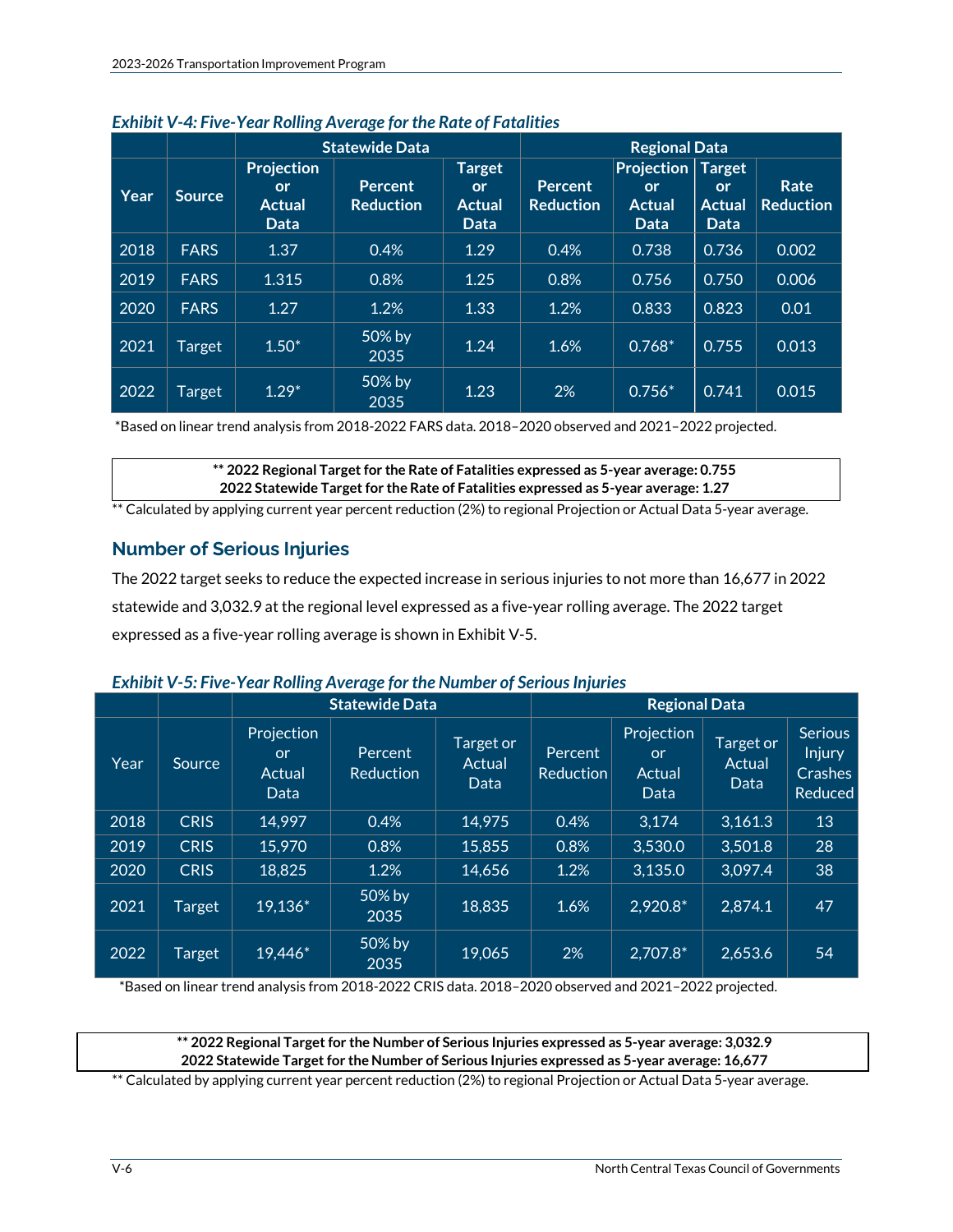## **Rate of Serious Injuries per 100 Million Vehicle Miles Traveled**

The 2022 target seeks to reduce the expected increase in the rate of serious injuries per 100 MVMT in 2022 statewide to 5.76 and 3.939 regionally expressed as a five-year rolling average. The 2022 target expressed as a five-year rolling average is shown in Exhibit V-6.

|      |               | $\sim$ . The state is completed to the state of concerning the set<br><b>Statewide Data</b> |                                    |                                           |                                    |                                                         | <b>Regional Data</b>         |                          |
|------|---------------|---------------------------------------------------------------------------------------------|------------------------------------|-------------------------------------------|------------------------------------|---------------------------------------------------------|------------------------------|--------------------------|
| Year | <b>Source</b> | <b>Projection</b><br><b>or</b><br><b>Actual</b><br><b>Data</b>                              | <b>Percent</b><br><b>Reduction</b> | <b>Target or</b><br><b>Actual</b><br>Data | <b>Percent</b><br><b>Reduction</b> | <b>Projection Target or</b><br>or<br><b>Actual Data</b> | <b>Actual</b><br><b>Data</b> | Rate<br><b>Reduction</b> |
| 2018 | <b>CRIS</b>   | 5.32                                                                                        | 0.4%                               | 5.31                                      | 0.4%                               | 4.357                                                   | 4.339                        | 0.018                    |
| 2019 | <b>CRIS</b>   | 5.57                                                                                        | 0.8%                               | 5.50                                      | 0.8%                               | 4.690                                                   | 4.653                        | 0.037                    |
| 2020 | <b>CRIS</b>   | 6.64                                                                                        | 1.2%                               | 5.00                                      | 1.2%                               | 4.110                                                   | 4.061                        | 0.049                    |
| 2021 | Target        | $6.72*$                                                                                     | 50% by 2035                        | 6.51                                      | 1.6%                               | $3.669*$                                                | 3.610                        | 0.059                    |
| 2022 | Target        | $6.60*$                                                                                     | 50% by 2035                        | 6.47                                      | 2%                                 | $3.261*$                                                | 3.196                        | 0.065                    |

| <b>Exhibit V-6: Five-Year Rolling Average for the Rate of Serious Injuries</b> |  |  |  |
|--------------------------------------------------------------------------------|--|--|--|
|--------------------------------------------------------------------------------|--|--|--|

\*Based on linear trend analysis from 2018-2022 CRIS data. 2018–2020 observed and 2021–2022 projected.

**\*\* 2022 Regional Target for Rate of Serious Injuries expressed as 5-year average: 3.939 2022 Statewide Target for Rate of Serious Injuries expressed as 5-year average: 5.76**

\*\* Calculated by applying current year percent reduction (2%) to regional Projection or Actual Data 5-year average.

### **Number of Non-Motorized Fatalities and Non-Motorized Serious Injuries**

The 2022 target seeks to reduce the expected increase in non-motorized fatalities and serious injuries in 2022. The target expressed as a five-year rolling average would reduce the statewide non-motorized fatalities and serious injuries to 2,367 and the regional target to 594.7. The 2022 targets expressed as a fiveyear rolling average are shown in Exhibits V-7 and V-8.

### *Exhibit V-7: Five-Year Rolling Average for the Number of Non-Motorized Fatalities and Serious Injuries (Statewide)*

| Year | <b>Source</b>    | <b>Percent Reduction</b> | <b>Target or</b><br><b>Actual Data</b> |
|------|------------------|--------------------------|----------------------------------------|
| 2018 | <b>FARS-CRIS</b> | 0.4%                     | 2.104                                  |
| 2019 | <b>FARS-CRIS</b> | 0.8%                     | 2.291                                  |
| 2020 | <b>FARS-CRIS</b> | 1.2%                     | 2,238                                  |
| 2021 | Target           | 50% by 2035              | 2,560                                  |
| 2022 | Target           | 50% by 2035              | 2,642                                  |

\*Based on linear trend analysis from 2018-2022 FARS and CRIS data. 2018–2020 observed and 2021–2022 projected.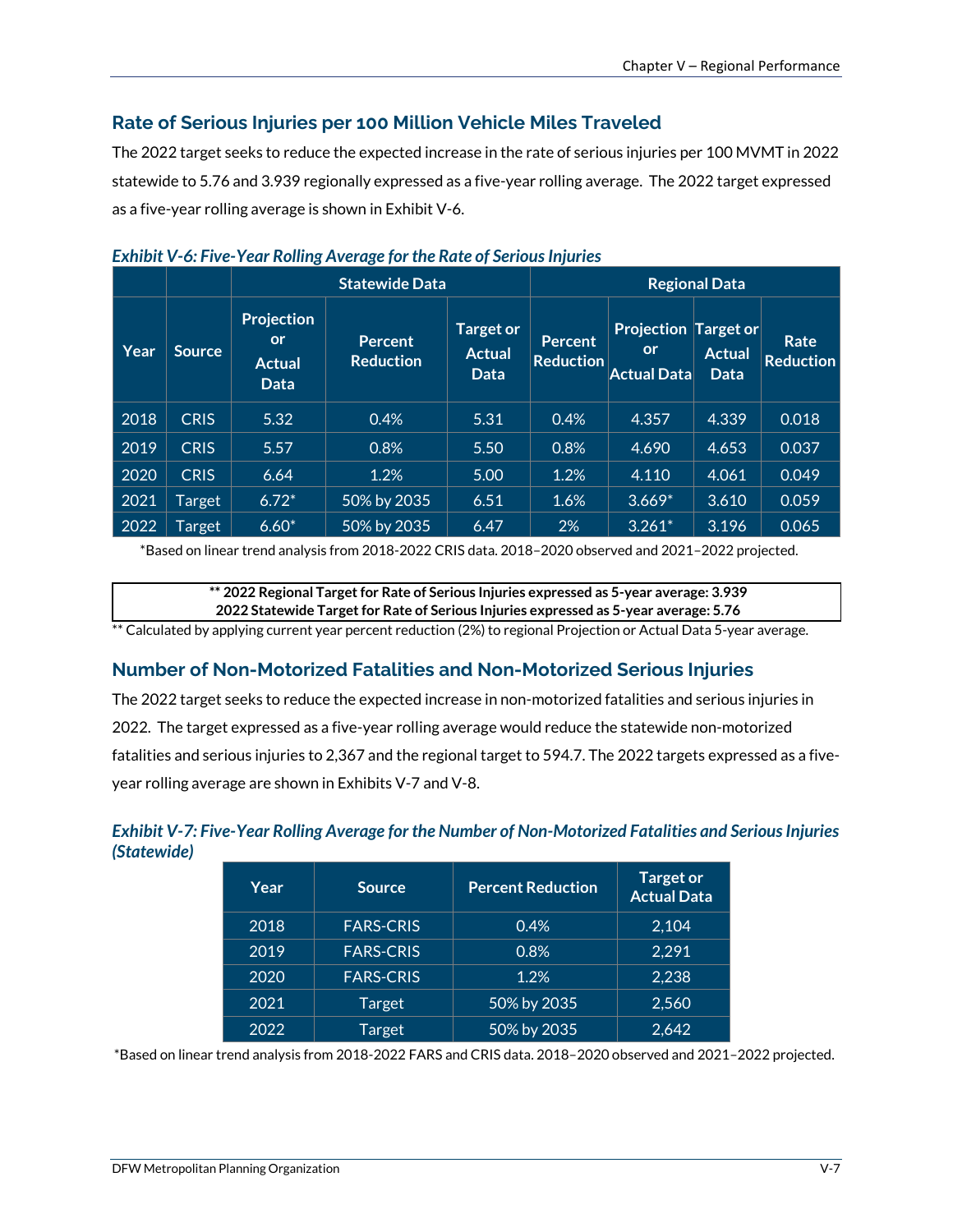|      |                             |                             | <b>Fatalities</b>                                                           | <b>Serious Injuries</b>                      |                                     |                                                                                      |                                           |                                                                     |
|------|-----------------------------|-----------------------------|-----------------------------------------------------------------------------|----------------------------------------------|-------------------------------------|--------------------------------------------------------------------------------------|-------------------------------------------|---------------------------------------------------------------------|
| Year | <b>Source</b>               | Percent<br><b>Reduction</b> | <b>Projection/Actual</b><br><b>Data</b><br><b>Bike &amp; Ped</b><br>(Fatal) | <b>Target</b><br><b>or</b><br>Actual<br>Data | <b>Fatalities</b><br><b>Reduced</b> | <b>Projection/Actual Target</b><br>Data.<br><b>Bike &amp; Ped</b><br>(Incap. Injury) | <b>or</b><br><b>Actual</b><br><b>Data</b> | <b>Serious</b><br><b>Injury</b><br><b>Crashes</b><br><b>Reduced</b> |
| 2018 | <b>FARS-</b><br><b>CRIS</b> | N/A                         | 162                                                                         | 161.4                                        | $\mathbf{1}$                        | 440                                                                                  | 438.2                                     | $\overline{2}$                                                      |
| 2019 | <b>FARS-</b><br><b>CRIS</b> | 0.4%                        | 151                                                                         | 149.8                                        | $\mathbf{1}$                        | 424                                                                                  | 420.6                                     | 3                                                                   |
| 2020 | <b>FARS-</b><br><b>CRIS</b> | 0.8%                        | 193                                                                         | 190.7                                        | $\overline{2}$                      | 425                                                                                  | 419.9                                     | 5                                                                   |
| 2021 | <b>Target</b>               | 1.2%                        | $181.5*$                                                                    | 178.6                                        | 3                                   | $432.9*$                                                                             | 426.0                                     | $\overline{7}$                                                      |
| 2022 | Target                      | 1.6%                        | 187.0*                                                                      | 183.3                                        | $\overline{4}$                      | 436.6*                                                                               | 427.9                                     | 8                                                                   |

*Exhibit V-8: Five-Year Rolling Average for the Number of Non-Motorized Fatalities and Serious Injuries (Regional)*

\*Based on linear trend analysis from 2018-2022 FARS and CRIS data. 2018–2020 observed and 2021–2022 projected.

\*\* 2022 Regional Target for Number of Non-Motorized Fatalities and Serious Injuries expressed as 5-year average: 594.7 2022 Statewide Target for Number of Non-Motorized Fatalities and Serious Injuries expressed as 5-year average: 2,367

\*\* Calculated by applying current year percent reduction (2%) to regional Projection or Actual Data 5-year average.

# **ADDRESSING HIGHWAY SAFETY IN THE TIP**

The TIP directly addresses many of the measures in the PM1 rulemaking and the Dallas-Fort Worth region has selected projects using criteria that improve the safety of the region's transportation system for many years. Safety is one of the major considerations when conducting project evaluation and selection. When evaluating projects being considered for inclusion in the region's 10-Year Plan (and eventually the TIP),

safety (i.e., fatal and incapacitating crash rate) is part of the Technical Selection criteria used to score the projects. Staff also considers safety when evaluating projects outside of the 10-Year Plan. Crash data from TxDOT is gathered and corridors with high numbers of fatalities and serious injuries receive greater consideration.



In addition to these efforts, several recent funding initiatives focused

specifically on safety issues. The first was the 2017-2018 CMAQ/STBG Funding Program: Safety, Innovative Construction, and Emergency Projects Funding Program. This effort was dedicated to funding projects and programs that sought to mitigate safety issues and/or system resilience or include benefits for incident management and first responders. The program included funding for two projects that address flooding issues in the region, improvements near a major airport that aim to reduce crashes, and funding for a region-wide program that will focus on mitigating safety issues (e.g., wrong-way driving, dangerous intersections). Safety was a technical criterion used to evaluate projects in several other programs that were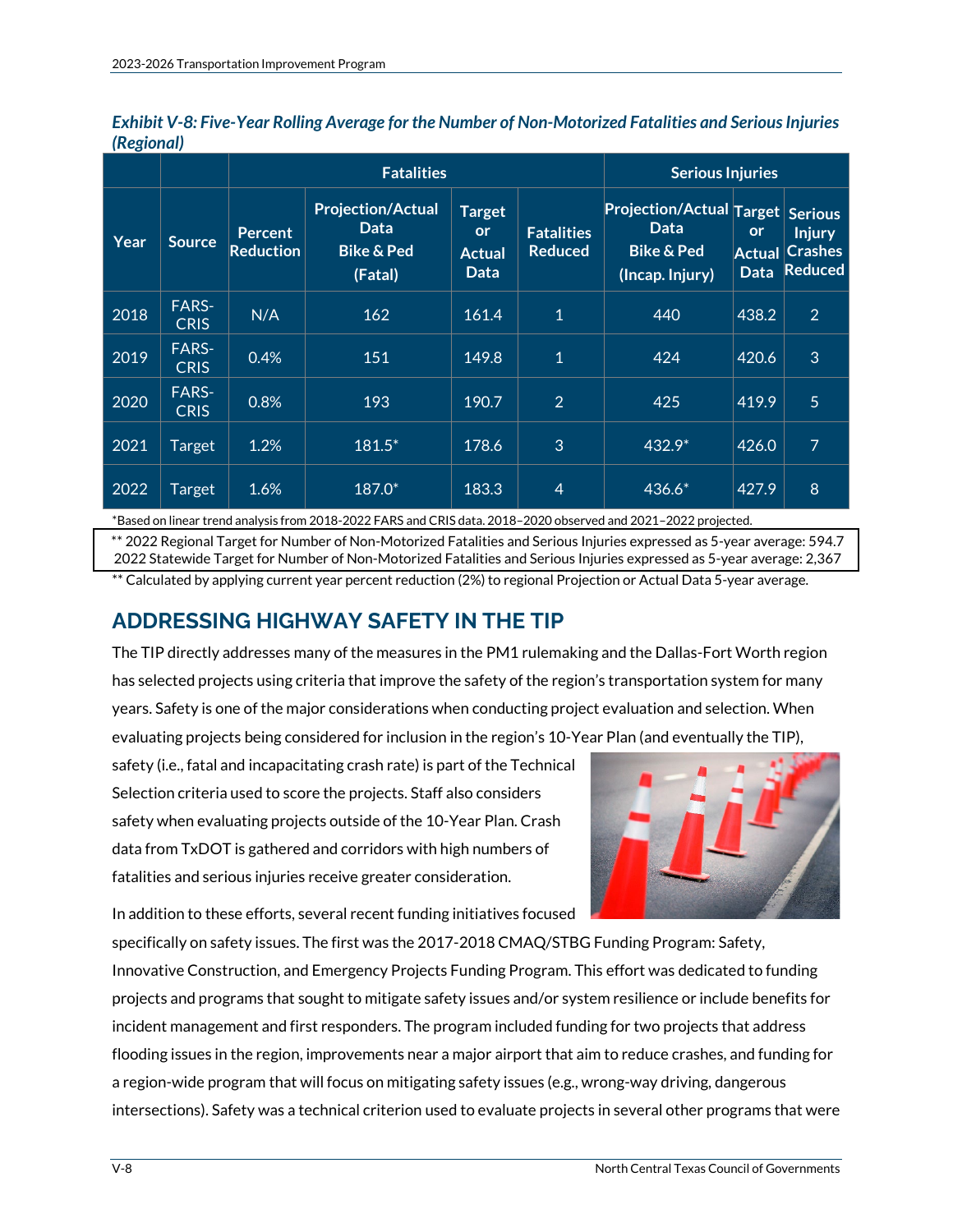part of the larger 2017-2018 CMAQ/STBG Funding Program, including Strategic Partnerships (Rounds 3) and the Sustainable Development Phase 4: Turnback Program, Context Sensitive, Transit Oriented Development (TOD) Projects. Second, the 2020 Traffic Incident Management Equipment Purchase Call for Projects was completed. Funding was awarded to local government entities that are responsible for clearing crashes or other incidents in order to purchase equipment (e.g., cones, traffic barriers, signage, flares, and lighting) that will help first responders clear incidents in a more efficient and safe manner. Improving incident clearance times will reduce the potential for secondary crashes to occur. In addition, the RTC approved the 2022 Incident Management Freeway Blocking Equipment Call for Projects, awarding approximately \$1.4 million in regional funds to safety projects to help incident responders operate more safety during incident clearance. Finally, safety was also a consideration in the RTC's latest COVID #XX Infrastructure Program.

To mitigate non-motorized fatalities and serious injuries, safety benefits are a significant component of NCTCOG's Transportation Alternatives (TA) Set Aside Call for Projects' scoring criteria. Projects are prioritized that address areas with high numbers of crashes involving pedestrians and/or bicyclists by implementing countermeasures such as bicycle/pedestrian signalization, traffic calming, and separate facilities for non-motorized modes of travel. Projects that improve the ability to traverse roadways or other obstacles, such as grade-separated crossings, are also given higher priority during project selection. Some examples of specific programs and projects included in the TIP that may directly address the PM1 measures are listed in Exhibit V-9.

| <b>TIP</b><br>Code  | <b>Program/Project Name</b>                                                              | <b>PM1 Measures</b><br><b>Addressed</b> | <b>Potential Impact</b>                                                                                                                            |
|---------------------|------------------------------------------------------------------------------------------|-----------------------------------------|----------------------------------------------------------------------------------------------------------------------------------------------------|
| 11618.2,<br>11619.1 | <b>Mobility Assistance</b><br>Patrol                                                     | All                                     | Mobility Assistance Patrols lead to<br>reduced safety hazards by shortening the<br>time that disabled vehicles disrupt through<br>traffic movement |
| 13003               | IH 30 from SS 580 (E. of<br>Linkcrest) to IH 820<br><b>Asset Optimization</b><br>Project | All                                     | Strategic improvements to the roadway<br>and interchanges along this corridor will<br>include safety upgrades                                      |
| 11642.1-<br>11642.9 | Incident Management<br><b>Freeway Blocking</b><br>Equipment                              | All                                     | Providing incident management blocking<br>equipment to protect first responders and<br>reduce secondary crashes.                                   |

| <b>Exhibit V-9: Performance Impacts of Selected Programs and Projects</b> |  |  |
|---------------------------------------------------------------------------|--|--|
|---------------------------------------------------------------------------|--|--|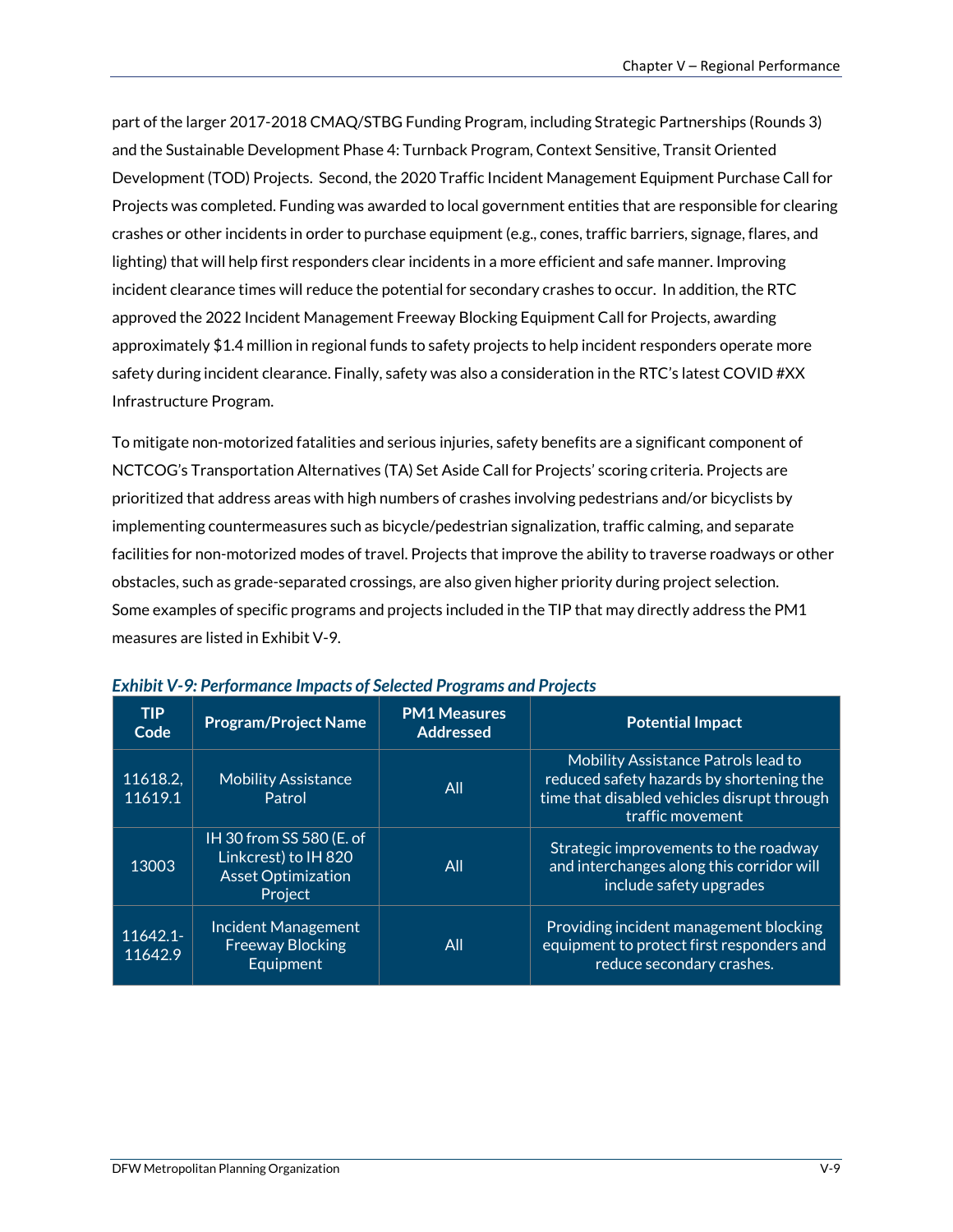# **PAVEMENT AND BRIDGE CONDITION (PM2)**

The Pavement and Bridge Condition measures (collectively known as PM2) are six measures related to roadway infrastructure condition. As with the System Performance, Freight, and CMAQ (PM3) measures discussed below, the final rule for these measures established a cycle of four‐year performance periods, the first of which began on January 1, 2018. Most measures require a target for both the midpoint and end of the performance period. In the case of this initial performance period, the relevant target years are 2020 and 2022. The TIP has incorporated these measures in project selection processes and includes many projects that may directly lead to improvements in these measures.



Measures in this rulemaking include:

- Percentage of Pavements on the Interstate System in "Good" Condition
- Percentage of Pavements on the Interstate System in "Poor" Condition
- Percentage of Pavements on the Non-Interstate National Highway System (NHS) in "Good" Condition
- Percentage of Pavements on the Non-Interstate NHS in "Poor" Condition
- Percentage of Bridge Deck Area on the NHS in "Good" Condition
- Percentage of Bridge Deck Area on the NHS in "Poor" Condition

"Good" and "Poor" condition are defined using specific infrastructure condition metrics in the rulemaking. With these and most other measures, MPOs have the option to either support the state department of transportation's (DOT) targets or to adopt their own quantitative targets. In 2018, NCTCOG chose to support the state's initial targets for these measures for the first performance period, with policy statements related to certain pavements and bridges in poor condition. In 2020, TxDOT exercised its option to adjust statewide 2022 targets for these measures, after which NCTCOG reaffirmed its support for the state's adjusted targets.

The National Highway System (NHS) network within the 12-county North Central Texas region is the largest of the 25 metropolitan areas in Texas, with over 12,000 lane-miles of pavement. Approximately 70 percent of the NHS network in this region are state highways under the jurisdiction of TxDOT (i.e., "onsystem" roadways) and about 30 percent are county roads, city streets, and non-TxDOT toll roads managed by other agencies (i.e., "off-system" roadways). The NHS network in the region also includes more than 3,600 bridges with about 87 percent maintained by TxDOT and about 13 percent maintained by other agencies. Managing the condition of these assets is a priority for NCTCOG, TxDOT, local governments, and other agencies that fund and/or maintain the region's transportation system.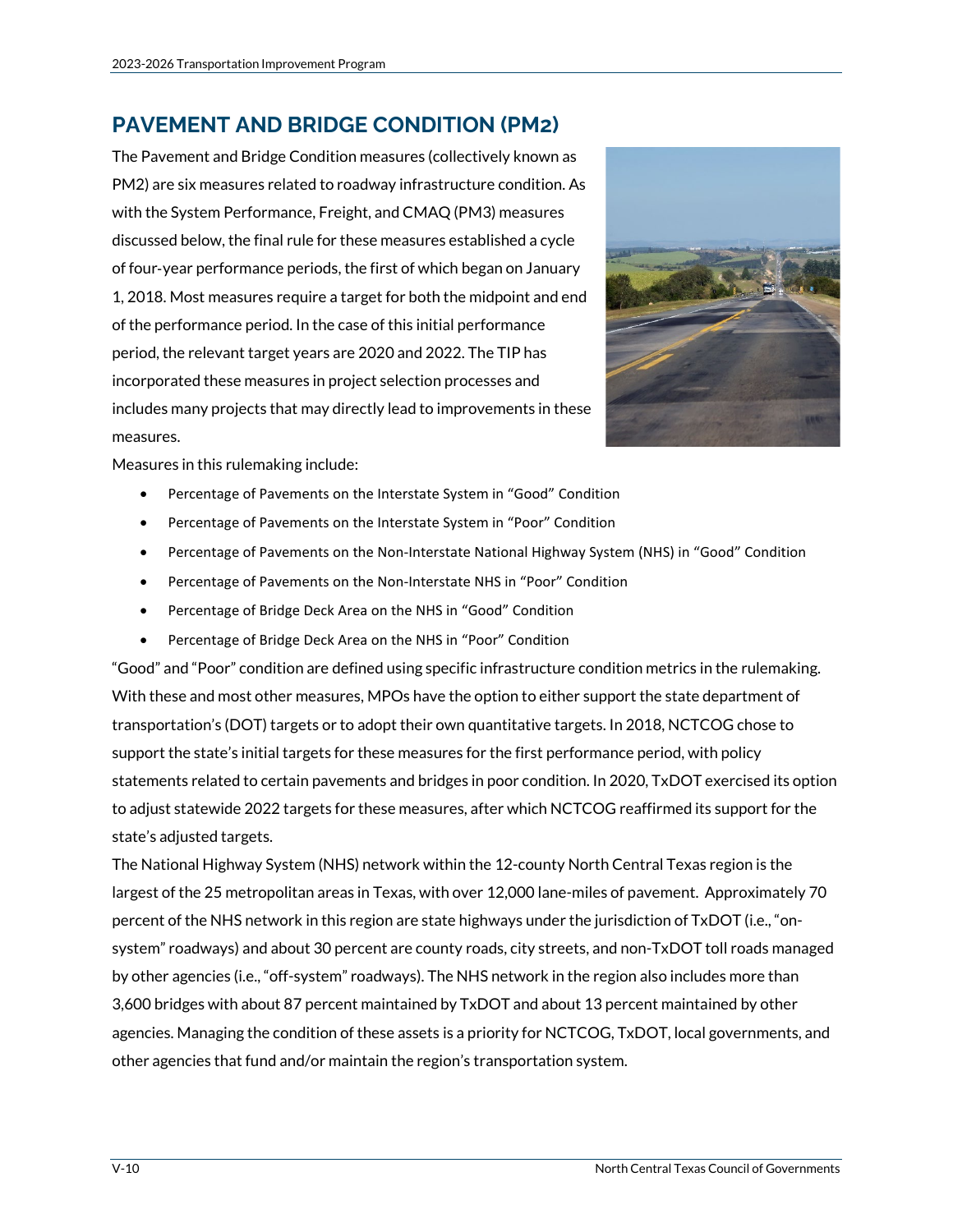Related rulemaking requires each state DOT (including TxDOT) to develop a risk-based transportation asset management plan that includes an assessment of existing infrastructure conditions; identification of asset management objectives, measures and performance gaps; and a lifecycle cost and risk management analysis, financial plan, and identification of investment strategies. In recognition of the importance of holistic asset management planning to the region's transportation system, NCTCOG supports and is working with TxDOT on its asset management process.

### **Pavement Condition**

NCTCOG has chosen to support the pavement performance targets set by TxDOT. The NHS Local Off-System Arterials only represent about 24 percent of DFW's NHS network, but carry a disproportionately high "poor" rating of about 74 percent. Because of this situation, NCTCOG approved a policy statement to work with local governments to focus on the improvement of NHS Local Off-System Arterials in "poor" condition. NCTCOG initially adopted this policy statement in 2018 and reaffirmed it in 2020 along with its reaffirmation of support for the state's adjusted 2022 targets.

# **Bridge Condition**

NCTCOG has chosen to support the bridge performance targets set by TxDOT, approving a policy statement to expedite the programming of funding to improve NHS bridge in "poor" condition.



### **Addressing Pavement and Bridge Condition in the TIP**

Many of the roadway projects programmed in the 2023-2026 TIP will improve the condition of the region's roadway infrastructure, reflecting NCTCOG's response to these measures and commitment to holistically managing transportation assets. As previously discussed, most NHS facilities in the region are TxDOT facilities. Staff is seeking to reduce the number of deficient pavement lane miles and bridges on these facilities by incorporating pavement and bridge condition as a criterion in the Regional 10-Year Plan, as that funding is reserved for roadways on the TxDOT system. Corridors that have poorer pavement conditions and/or a lower Bridge Sufficiency Rating are given more priority during project selection. Pavement and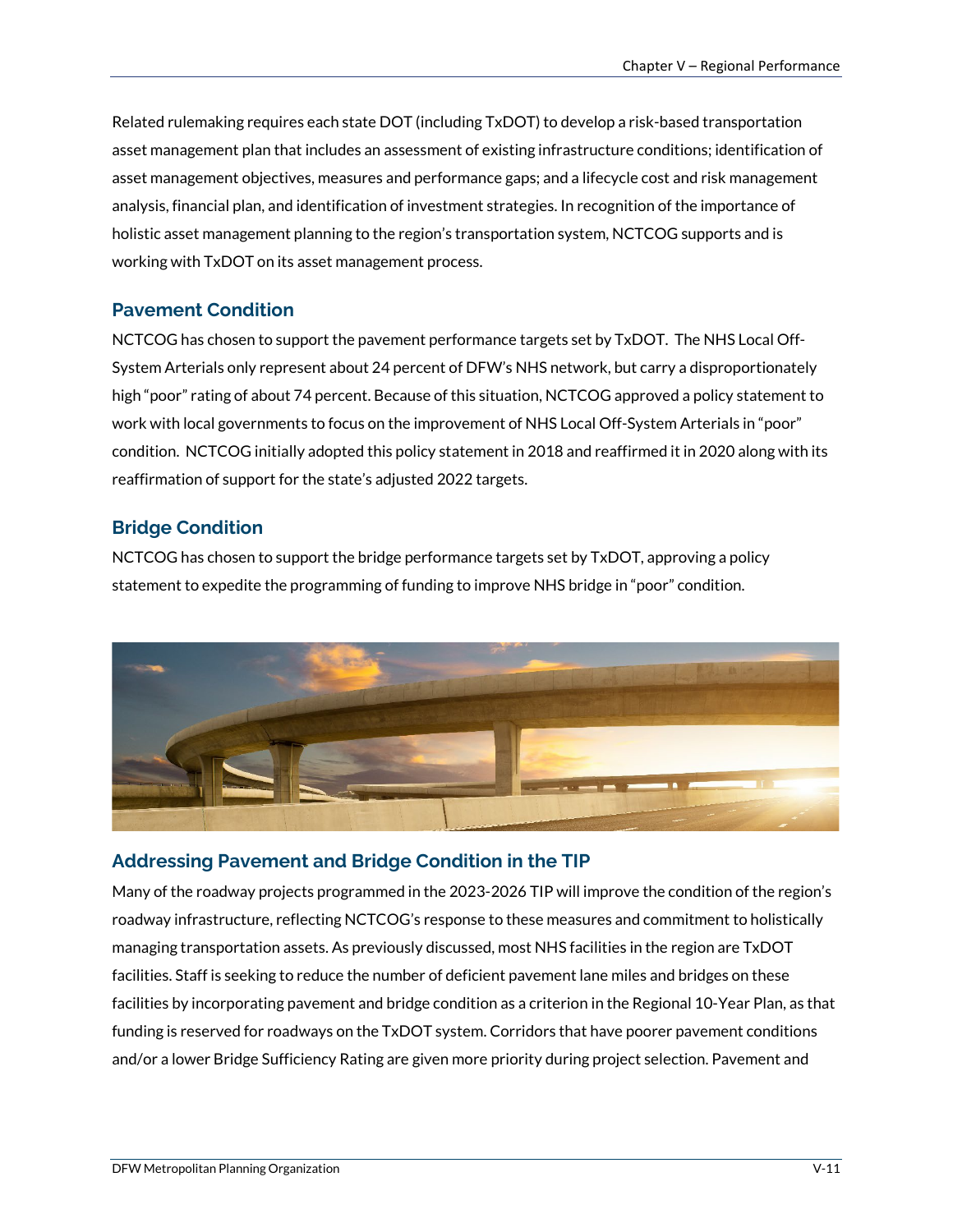bridge conditions are also improved when roadway capacity is increased and the project includes the reconstruction of existing pavement.

Staff has also pursued other sources of funding to improve pavement and bridge conditions in the region. A specific example is NCTCOG's partnership with TxDOT on the submittal of a grant application to the Infrastructure for Rebuilding America (INFRA) program for the North Texas Strategic NHS Bridge Program, which involves the reconstruction or replacement of multiple NHS bridges in the counties of Dallas, Denton, Hunt, Johnson, Kaufman, Parker, and Tarrant. As a result of this effort, a total of \$8,775,000 was awarded and will be utilized on a \$45 million overall project addressing seven of the 14 bridges originally identified for the Program. Several of these projects are programmed in the 2023-2026 TIP. NCTCOG continues to work with TxDOT to ensure that bridges rated in poor condition are targeted for approval. All 11 bridges rated as poor condition in the 2019 report have been funded or completed. Once NCTCOG receives additional reports of bridges in poor condition, efforts will be made to improve the affected bridges. These projects and additional examples are listed in Exhibit V-10.

| <b>TIP</b><br>$\overline{Code(s)}$ | <b>Program/Project Name</b>                               | <b>PM2 Measures</b><br><b>Addressed</b>    | <b>Potential Impact</b>                                                                                                                                                                    |
|------------------------------------|-----------------------------------------------------------|--------------------------------------------|--------------------------------------------------------------------------------------------------------------------------------------------------------------------------------------------|
| 25070,<br>53086                    | <b>North Texas Strategic</b><br><b>NHS Bridge Program</b> | <b>Bridge Condition</b>                    | Improvements to seven "Poor" condition<br>bridges in the region will improve the<br>condition of the region's bridge assets                                                                |
| 13003                              | <b>IH 30 West Fort Worth</b>                              | Pavement<br>Condition, Bridge<br>Condition | Improvements to this corridor will replace<br>14 bridges and/or culverts dating from the<br>1960s and resurface or reconstruct nearly<br>16 lane-miles of general-purpose lane<br>pavement |
| 53086.<br>53110,<br>53111.2        | US 80 - Dallas/Kaufman<br>County                          | <b>Bridge Condition</b>                    | Reconstructing portions of this corridor<br>built in the 1960s will replace multiple<br>"Poor" condition bridges, some of which<br>include the IH 635/US 80 direct connector<br>ramps      |

#### *Exhibit V-10: Performance Impacts of Selected Programs and Projects*

# **SYSTEM PERFORMANCE, FREIGHT, AND CMAQ (PM3)**

The System Performance, Freight and CMAQ measures (collectively known as PM3) cover a broad variety of observed measures across multiple modes of the transportation system. As with the Pavement and Bridge Condition (PM2) measures, the final rule for these measures establishes a cycle of four‐year performance periods, the first of which began on January 1, 2018. Most measures require a target for both the midpoint and end of the performance period. In the case of this initial performance period, the relevant target years are 2020 and 2022. NCTCOG has been monitoring these measures continuously since initial target adoption and exercised its option to revisit 2022 targets for most of these measures in late 2020.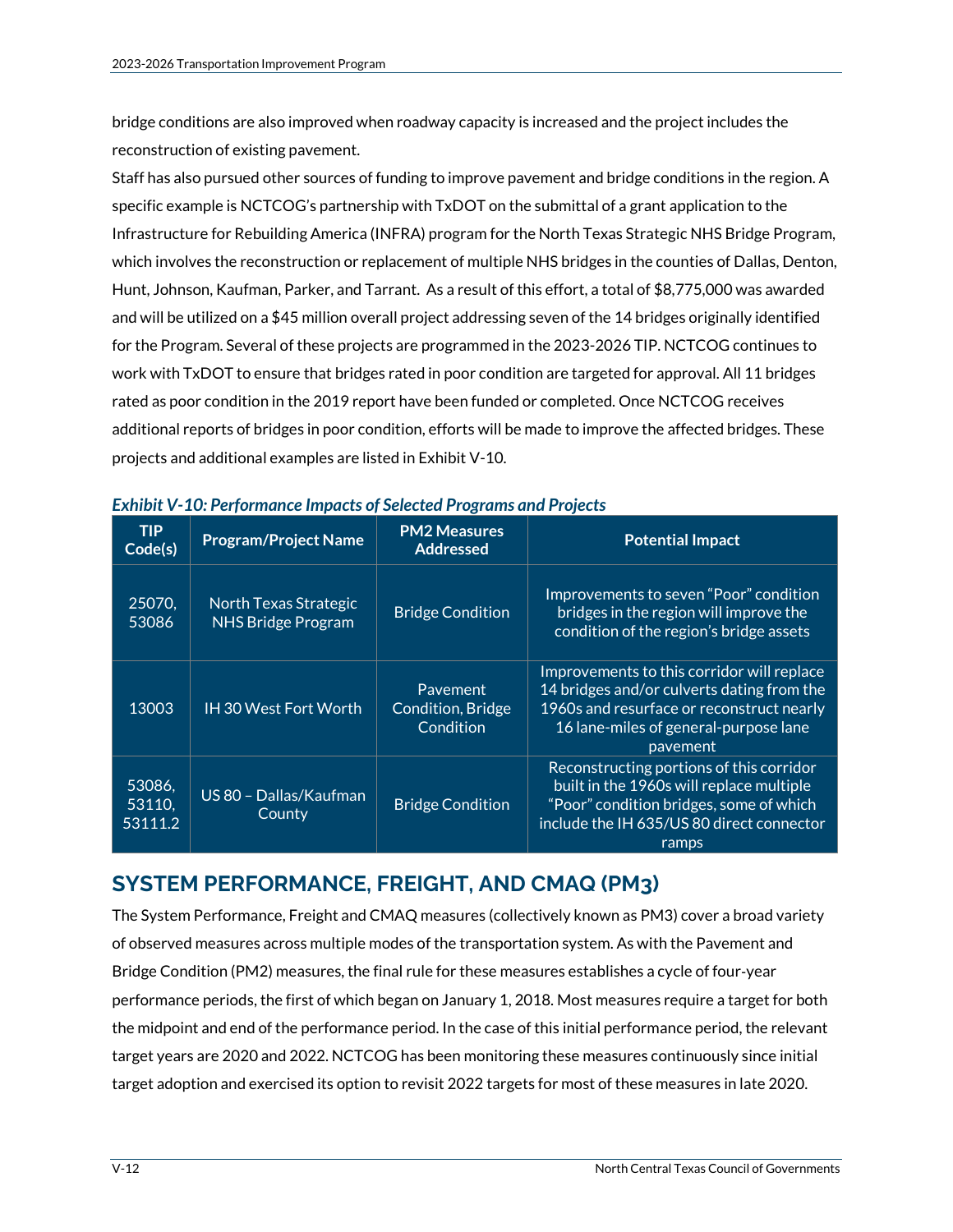With these and most other measures, MPOs have the option to either support the state DOT's targets or to adopt their own quantitative targets.

For most PM3 measures, NCTCOG chose to adopt its own targets. The TIP has incorporated these measures in project selection processes and includes many projects that may directly lead to improvements in these measures.

Measures in this rulemaking include:

- Percent of Person Miles of Travel on the Interstate System that is Reliable (Interstate Reliability), and Percent of Person Miles of Travel on the Non-Interstate National Highway System that is Reliable (Non-Interstate Reliability)
- Truck Travel Time Reliability (TTTR)
- Percent Non-Single Occupant Vehicle (Non-SOV) Travel
- Peak-Hour Excessive Delay (PHED)
- Total Emissions Reductions

### **Interstate and Non-Interstate Reliability**

These measures quantify the proportion of travel occurring on Interstate and Non-Interstate NHS segments where travel times are reliable throughout the day. Reliable travel is predictable, though it may be consistently congested or consistently free flowing. Unreliable travel is unpredictable; on some days it may congested while on others it may be free flowing. Reliability can be influenced by operational inefficiencies, bottlenecks, crashes, weather, and other factors.

As seen in Exhibits V-11 and V-12, these measures have been improving during the time period for which reliable data is available, and the region appears to currently be on track to meet or exceed existing targets. Recent changes to travel behavior due to the COVID-19 pandemic are reflected in the latest available data and are having a substantial impact on these measures. As a result, observed values for 2020 greatly exceeded NCTCOG's original 2020 targets. These measures will be monitored to track long-term impacts of the pandemic and resulting changes to traveler behavior, and any lasting impacts may be reflected in the next round of target-setting for these measures. The latest observed values for these measures and adopted targets are listed in Exhibit V-13.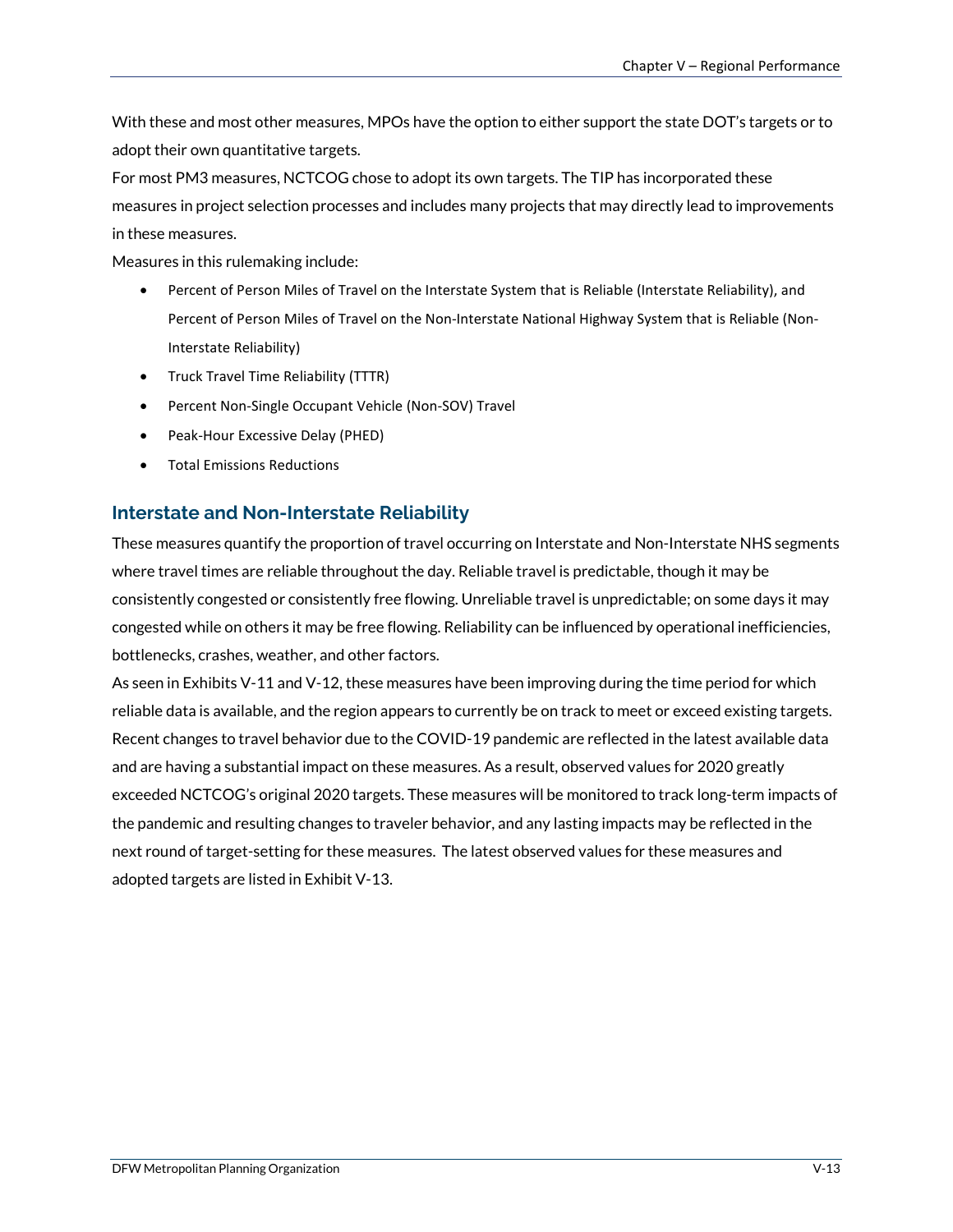

#### *Exhibit V-11: Observed Data, Trends, and Targets for Interstate Reliability*





#### *Exhibit V-13: Latest Observations and Targets for Interstate and Non-Interstate Reliability*

|                               | <b>Latest Observed</b><br><b>Value (2020)</b> | 2020 Target | 2022 Target |
|-------------------------------|-----------------------------------------------|-------------|-------------|
| <b>Interstate Reliability</b> | 82.6%                                         | 78.6%       | 79.5%       |
| Non-Interstate<br>Reliability | 89.3%                                         | $N/A^*$     | 71.1%       |

\*As part of phase-in requirements in the rulemaking, MPOs were only required to adopt a 2022 target for Non-Interstate Reliability.

While a majority of person miles of travel on both the Interstate System and Non‐Interstate NHS are reliable in the region, reliability can be increased by implementing programs and projects that reduce non‐ recurring congestion and boost the overall reliability of the system. Improvements in these measures seen as a result of changes to traveler behavior in response to the COVID-19 pandemic reflect the strong influence that traveler behavior has on these measures as well. NCTCOG is actively using these performance measures to select programs and projects for the TIP. See "Addressing System Performance, Freight, and CMAQ Measures in the TIP" below for more information.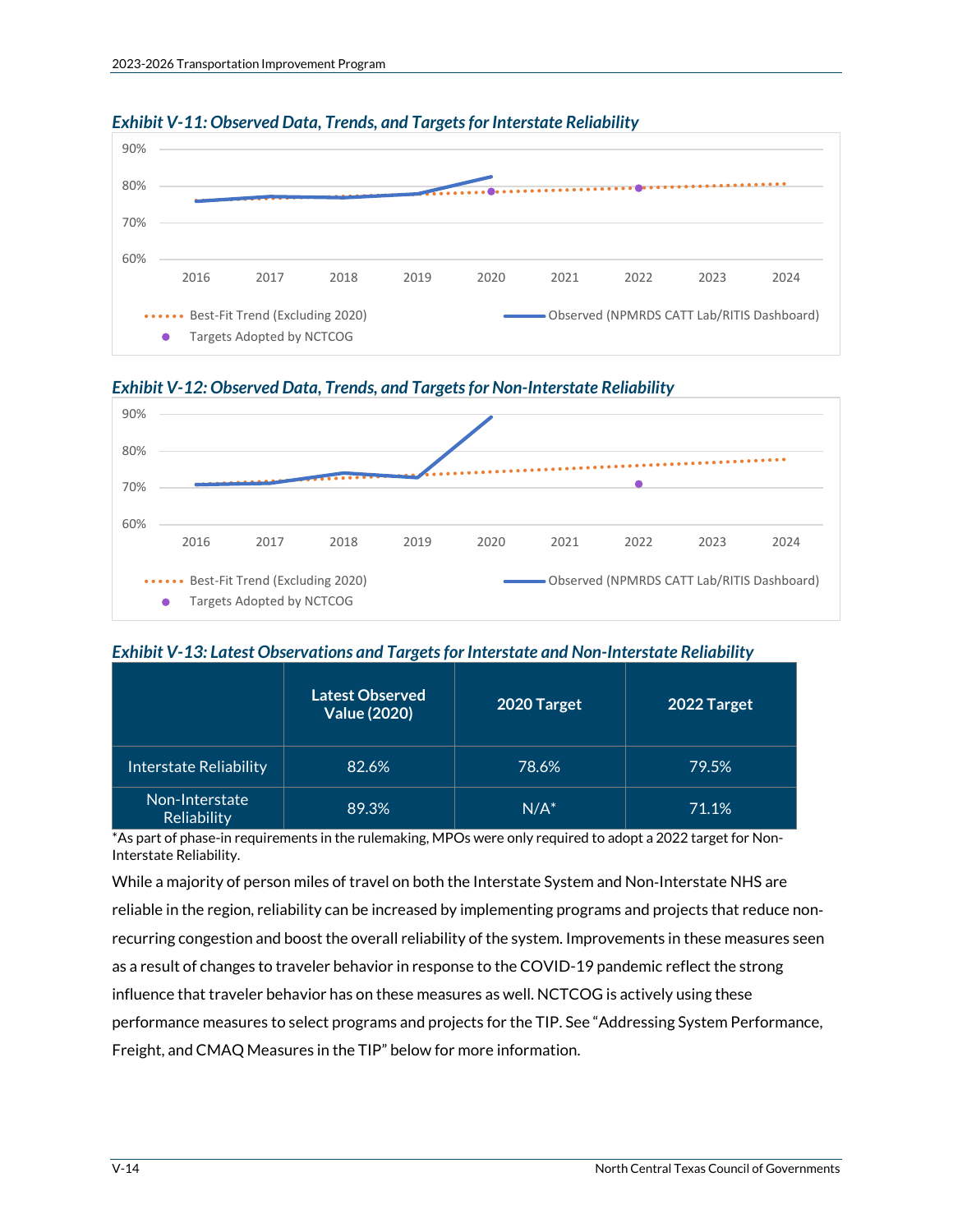# **Truck Travel Time Reliability**

Efficient and predictable freight movement in the region is key to the region's economic health. This measure quantifies the reliability of the region's Interstate system for freight movement. It is calculated as an index representing the amount of extra travel time that drivers and logistics planners need to factor into trips in the region to consistently arrive on time. Higher values indicate worsening reliability and less predictable travel times. As with the preceding Interstate and Non-Interstate Reliability measures, Truck Travel Time Reliability is influenced by operational inefficiencies, bottlenecks, crashes, and weather, but operational issues for trucks near freight hubs and other freight-specific issues can contribute to this measure.

As seen in Exhibit V-14, this measure has been worsening in the Metropolitan Planning Area (MPA) for the time period for which reliable data is available. This measure gradually worsened during 2016-2019, but recent changes in travel behavior due to the COVID-19 pandemic caused a significant improvement during 2020. Additionally, there is evidence to indicate that the previously adopted targets were set based on data that may have been inconsistent with the current data. Due to a sharp decrease from 2013 to 2014, the past downward trend proved to be misleading, causing staff to calculate more aggressive targets. It is important to realize that the source of data for 2013-2016 was from a different data set than the current observations for 2017-2019, as FHWA changed data providers.

| <b>Historic Adjusted TTTR Trends</b> |      |      |      |
|--------------------------------------|------|------|------|
| 2013                                 | 2014 | 2015 | 2016 |
| 1.87                                 | 1.72 | 1.70 | 1.74 |

#### *Exhibit V-14: Historic Adjusted TTTR Trends*

Source: NCTCOG

To evaluate the targets set in 2018, further analysis was completed using the new or trusted data (2016- 2019 Trends), and the trendline matches cohesively with the observed data, which means that the 2018 targets needed to be adjusted. Exhibit V-16 shows how the different possible targets compare. NCTCOG exercised its option to adjust the 2022 target for this measure to 1.90 based on this analysis, with an additional aspirational target to hold this measure steady at 1.83, as illustrated in Exhibit V-15.

| 13. <u>.</u>                        |                    |      |
|-------------------------------------|--------------------|------|
|                                     | <b>TTTR Trends</b> |      |
| Trend                               | 2020               | 2022 |
| Original Targets (Adopted<br>2018   | 1.71               | 1.66 |
| 2016 - 2019 Trends (New<br>Targets) | 1.83               | 1.90 |

#### *Exhibit V-15: TTTR Trends*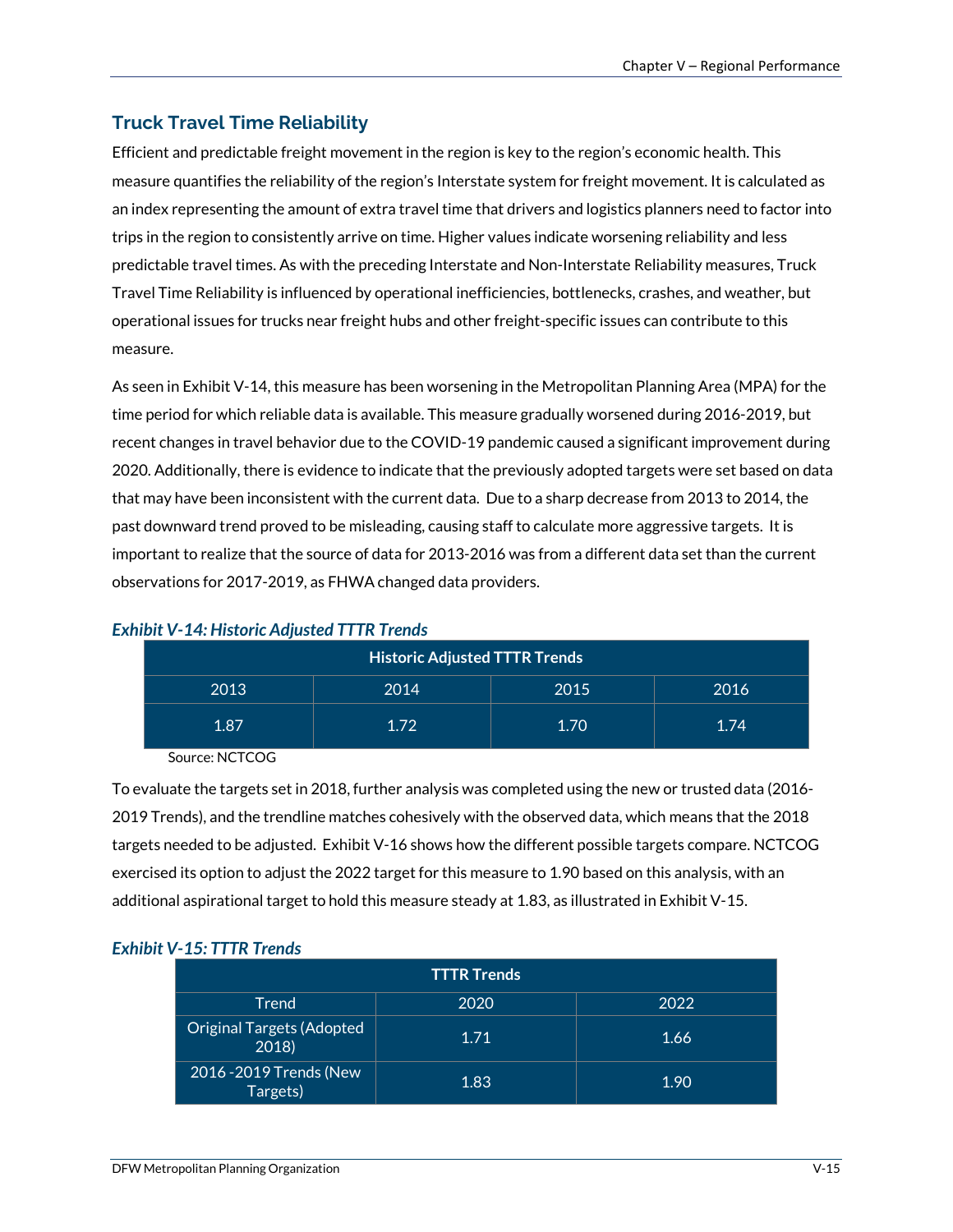

#### *Exhibit V-16: Observed Data, Trends, and Targets for Truck Travel Time Reliability*

#### *Exhibit V-17: Latest Observations and Targets for Truck Travel Time Reliability*

| <b>Measure</b>                          | Latest Observed Value  <br>(2020) | 2020 Target  | 2022 Target<br>(Adjusted) | 2022 Target<br>(Aspirational) |
|-----------------------------------------|-----------------------------------|--------------|---------------------------|-------------------------------|
| <b>Truck Travel Time</b><br>Reliability | 1.60                              | <b>TI</b> 71 | 1.90                      | 1.83                          |

This measure will be monitored closely during the recovery from the COVID-19 pandemic to determine if previous worsening trends resume. Regardless, NCTCOG's TIP, Metropolitan Transportation Plan (MTP), and other planning process will need to continue to develop, recommend, and fund projects and programs that prioritize freight reliability. In addition to utilizing the updated data sets, the 2023-2026 TIP incorporates this measure into selection processes and includes several specific projects that address it. See "Addressing System Performance, Freight, and CMAQ Measures in the TIP" below for more information.

### **Percent Non-Single Occupant Vehicle (Non-SOV) Travel**

Driving alone is an inefficient use of resources and the transportation system when compared to other modes. This measure quantifies the proportion of commute travel that uses modes other than driving alone in the Dallas-Fort Worth-Arlington Urbanized Area, including transit, carpooling, telecommuting, bicycling, walking, and other modes.

During the time period for which reliable data is available, this measure has been either steady or slightly improving, as seen in Exhibit V-18. Recent changes to traveler behavior due to the COVID-19 pandemic are likely to have a significant impact on traveler behavior that is not yet reflected in the available data. The latest observed value and adopted targets are listed in Exhibits V-18 and V-19.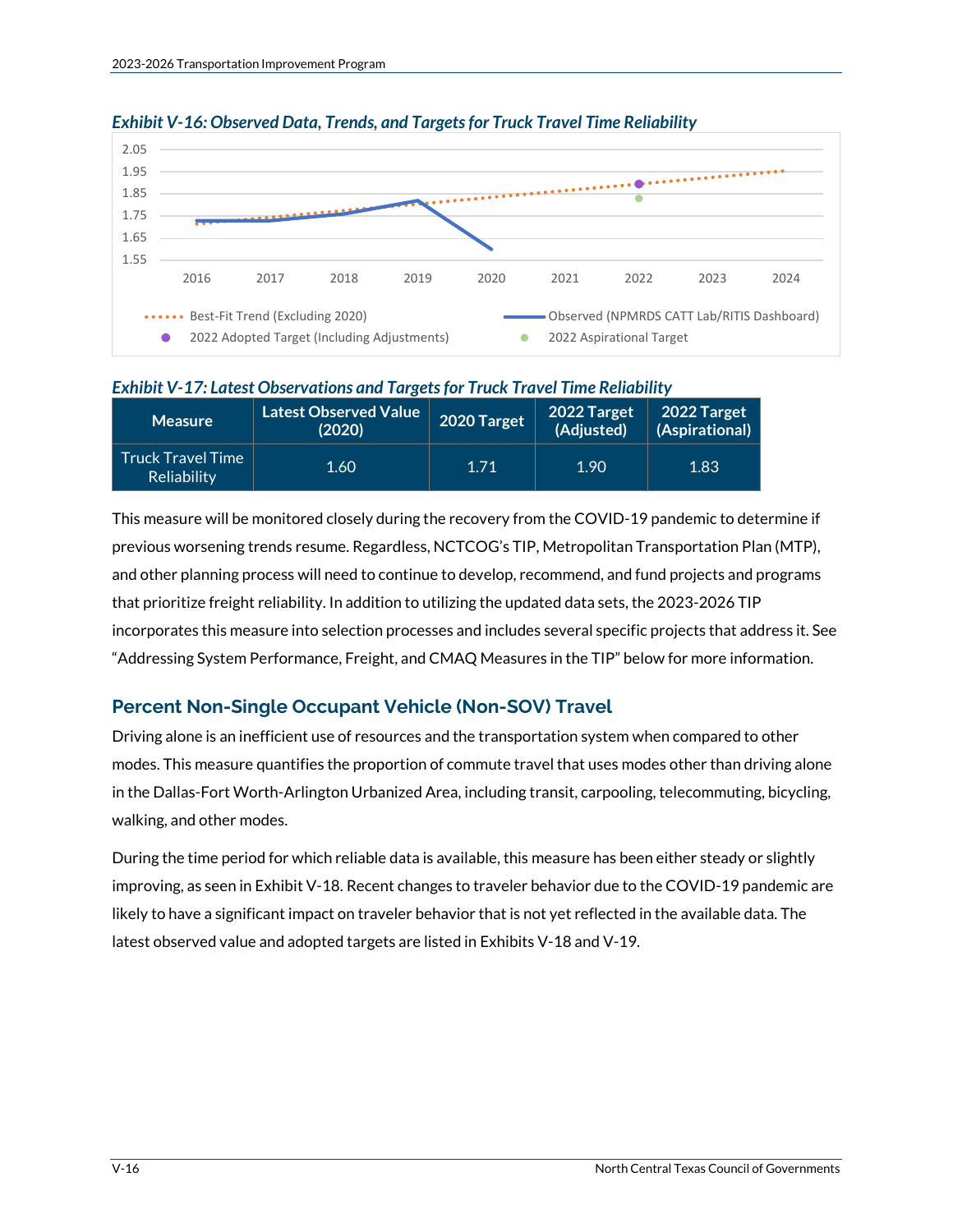

#### *Exhibit V-18: Latest Observed Data and Targetsfor Non-SOV Travel*

#### *Exhibit V-19: Latest Observation and Targets for Non-SOV Travel*

| <b>Measure</b>                   | <b>Latest Observed Value</b><br>(2019) | 2020 Target | $2022$ Target |
|----------------------------------|----------------------------------------|-------------|---------------|
| <b>Percent Non-SOV</b><br>Travel | 19.6%                                  | 19.9%       | 20.2%         |

While this measure may already be improving slightly or at least holding steady in the region, the rate of increase for this measure can be improved by implementing programs and projects that shift mode share to alternative modes. NCTCOG is actively using this performance measure to select programs and projects for the TIP. See "Addressing System Performance, Freight, and CMAQ Measures in the TIP" below for more information.

### **Peak Hour Excessive Delay**

Excessive congestion delay impacts both roadway users and regional air quality. Delays are determined to be excessive if the average annual delay exceeds an established threshold experienced by the average resident of the region during peak travel times. The NHS facilities in the Dallas-Fort Worth-Arlington Urbanized Area are measured. This calculation provides an absolute measure of congestion quantifying overall congestion rather than its variability. Variability in congestion, or "non-recurring congestion" is addressed by the reliability measures discussed above.

This measure has been improving slightly during 2016-2019 and dropped dramatically in 2020 due to significant changes in traveler behavior due to the COVID-19 pandemic. The latest observed value and adopted targets are shown in Exhibits V-20 and V-21.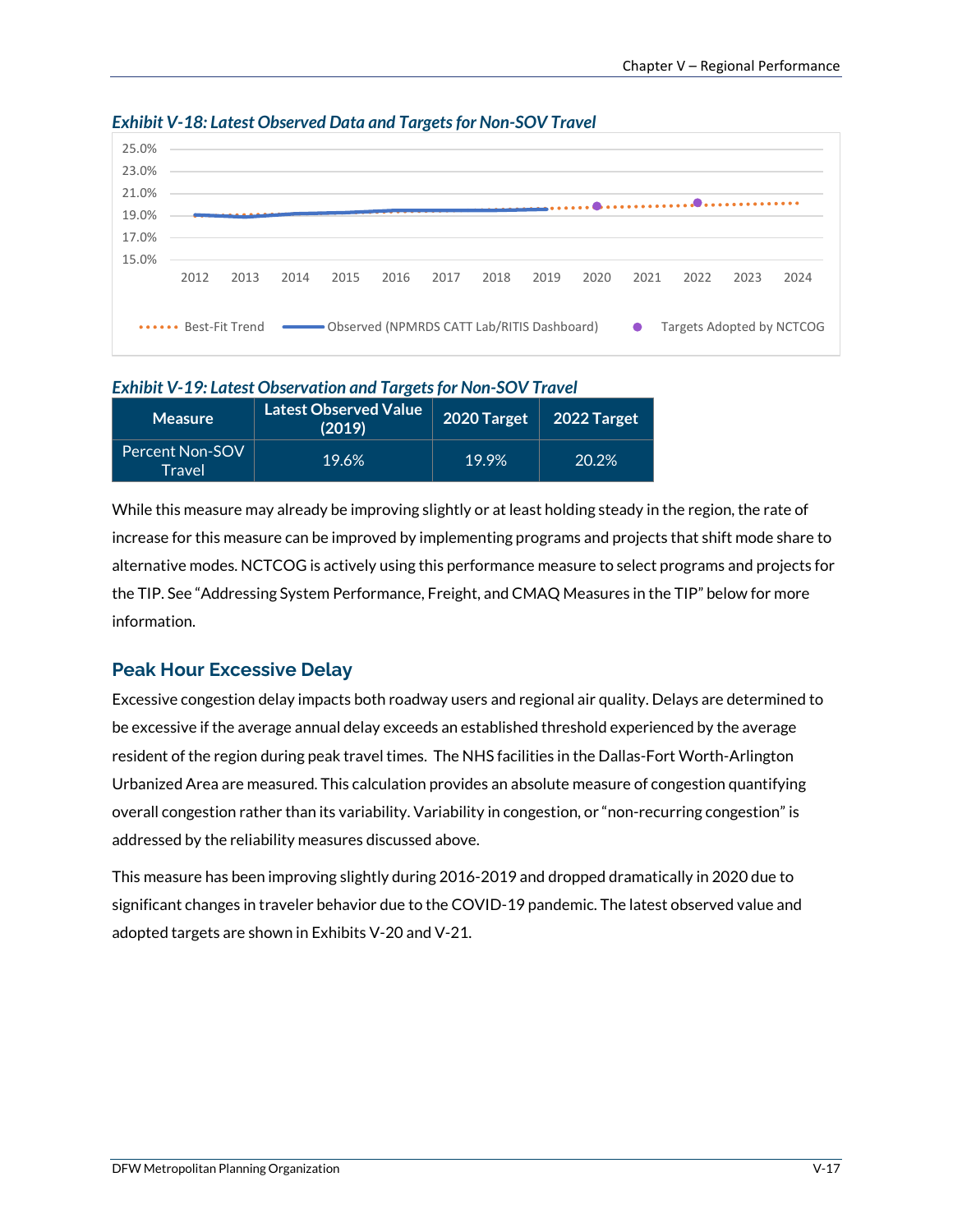

#### *Exhibit V-20: Observed Data, Trends, and Targets for Peak Hour Excessive Delay*

#### *Exhibit V-21: Latest Observations and Targets for Peak Hour Excessive Delay*

| <b>Measure</b>                   | <b>Latest Observed Value</b><br>(2020) | 2020 Target | 2022 Target   |
|----------------------------------|----------------------------------------|-------------|---------------|
| Truck Travel Time<br>Reliability | 7.90 hours                             | $N/A^*$     | $15.00$ hours |

\*As part of phase-in requirements in the rulemaking, MPOs were only required to adopt a 2022 target for Peak Hour Excessive Delay.

While Peak Hour Excessive Delay was already improving in the region prior to the COVID-19 pandemic, congestion can be further improved by implementing programs and projects that reduce recurring congestion. NCTCOG is actively using this performance measure to select programs and projects for the TIP. See "Addressing System Performance, Freight, and CMAQ Measures in the TIP" below for more information.

### **Total Emissions Reductions**

The on-road mobile source emissions performance measure is the total emissions reduction for each applicable pollutant and precursor (two- and four-year cumulative estimated emissions reductions) for all CMAQ (or air quality) funded projects. For the Dallas-Fort Worth nonattainment area, the pollutants measured are Nitrogen Oxides (NOx) and Volatile Organic Compounds (VOCs).

To develop the baseline, NCTCOG staff compared existing local TIP projects from 2014 to 2017 with projects included in the Federal Highway Administration's User Profile and Access Control System (UPACS) database for the same period. The results showed only a certain percentage of TIP projects were reported in the database, due the nature of UPACS reporting. UPACS was found to include an average of 78 percent of emissions benefits reported in the TIP for NOx and 75 percent for VOC. The averages were applied to the total emission reductions for CMAQ-funded TIP projects (2014-2017). Due to NCTCOG's 2019-2022 TIP not being fully programmed at the time, staff previously chose these amounts to establish the baseline provided in Exhibit V-22. NCTCOG staff is developing a new baseline and targets for the second performance measure reporting period. Staff will compare existing local TIP projects from 2021 to 2024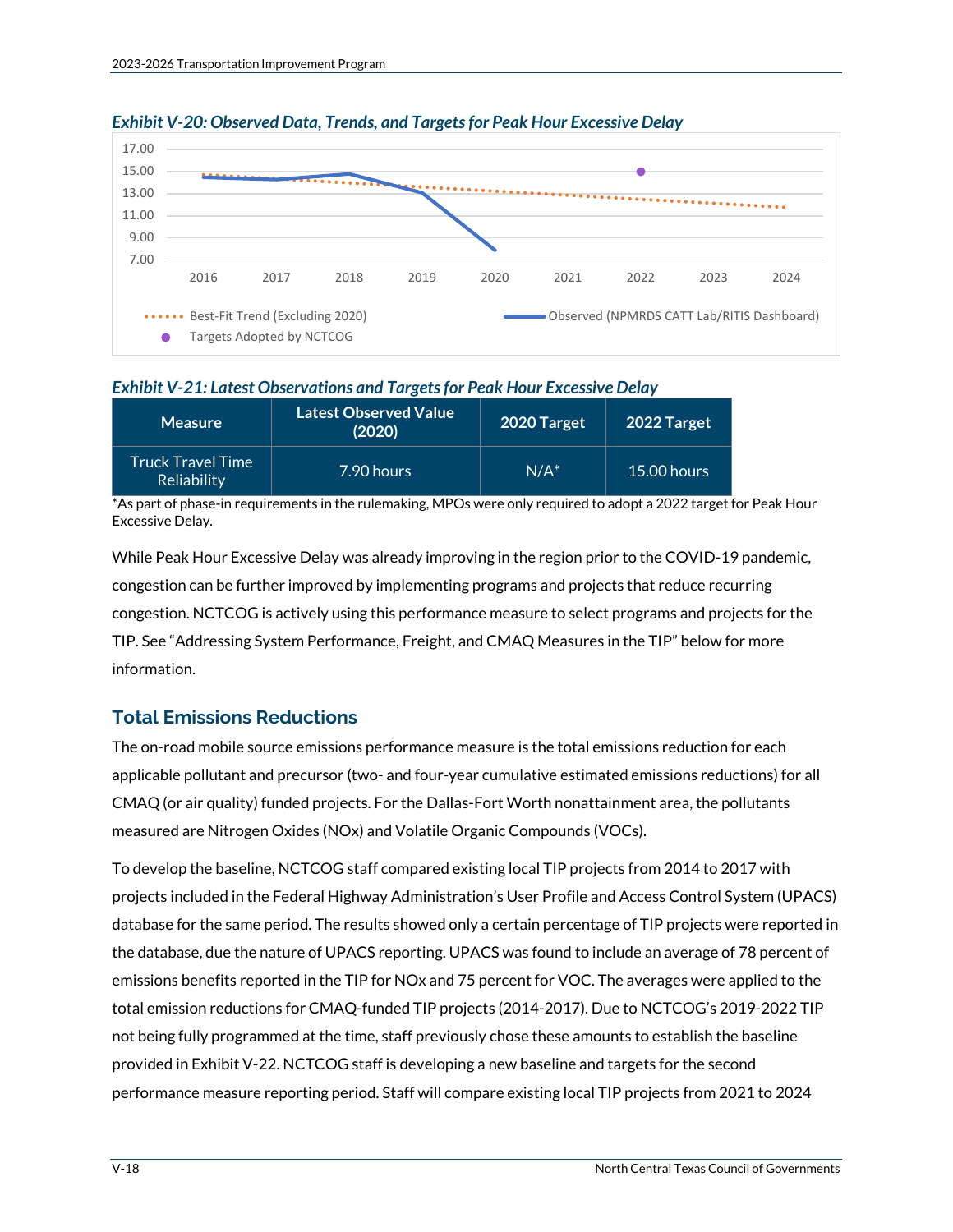with projects included in the Federal Highway Administration's Public Access System for that same time period. Based on the results, staff will apply the percentage of the emissions benefits reported in the TIP for NOx and VOC to determine the new baseline and future targets. NCTCOG staff plans to update the baseline and targets starting in Summer 2022 and submit them to TxDOT in Fall 2022.

NCTCOG coordinates with local stakeholders and TxDOT in selection of CMAQ projects for deployment in the Dallas-Fort Worth ozone nonattainment area. These projects are selected to meet the program goals of reducing congestion and/or reducing emissions of ozone precursor pollutants. Emissions estimates for these projects are calculated by NCTCOG using methodologies developed as part of the Texas Guide to Accepted Mobile Source Emission Reduction Strategies (MOSERS). In cases where no practical MOSERS methodology exists, verified past emission reduction performance is used to create an emissions reduction estimate. To establish targets for these measures, staff analyzed the behavior of emission factors over time and applied percentage reductions to the baseline in an effort to better correlate with potential future reductions. In late 2020, NCTCOG exercised its option to revise 2022 targets for these measures due to better than expected performance. These cumulative targets are reported in Exhibit V-22.

| <b>Pollutant</b> | <b>Baseline</b> | 2020 Target | 2022 Target<br>(Original) | 2022 Target<br>(Adjusted) |
|------------------|-----------------|-------------|---------------------------|---------------------------|
| NOx (kg/day)     | 2,410.80        | 2,892.96    | 5.062.68                  | 7.403.95                  |
| VOC (kg/day)     | 499.72          | 599.67      | 1,079.40                  | 1,814.02                  |

| <b>Exhibit V-22: Emissions Reductions Measures and Targets</b> |  |
|----------------------------------------------------------------|--|
|----------------------------------------------------------------|--|

# **ADDRESSING SYSTEM PERFORMANCE, FREIGHT, AND CMAQ (PM3) MEASURES IN THE TIP**

The TIP directly addresses many of the measures in the PM3 rulemaking and has included projects using similar criteria for many years. In recent years, the RTC has approved several major funding initiatives and calls for projects that sought to continue investments in projects that will address these measures. Funds have been devoted to projects that will increase efficiency at intersections across the region, including the addition of turn lanes, installation of traffic signals, and the re-timing of existing traffic signals. These projects and programs reduce congestion, improve travel times, increase reliability of the transportation system, and reduce air quality emissions.

Investments in bicycle/pedestrian projects are addressing multiple PM3 measures, specifically Non-SOV Travel and Total Emissions Reduction, by facilitating walking and biking. These projects take singleoccupant vehicles off the road and provide an associated air quality benefit. NCTCOG's TA Set Aside Call for Projects includes specific criteria that give higher scores to projects that provide these benefits. The RTC has also continued investments in various initiatives led by NCTCOG staff to address these measures, including programs and projects that identify and implement ways to reduce emissions from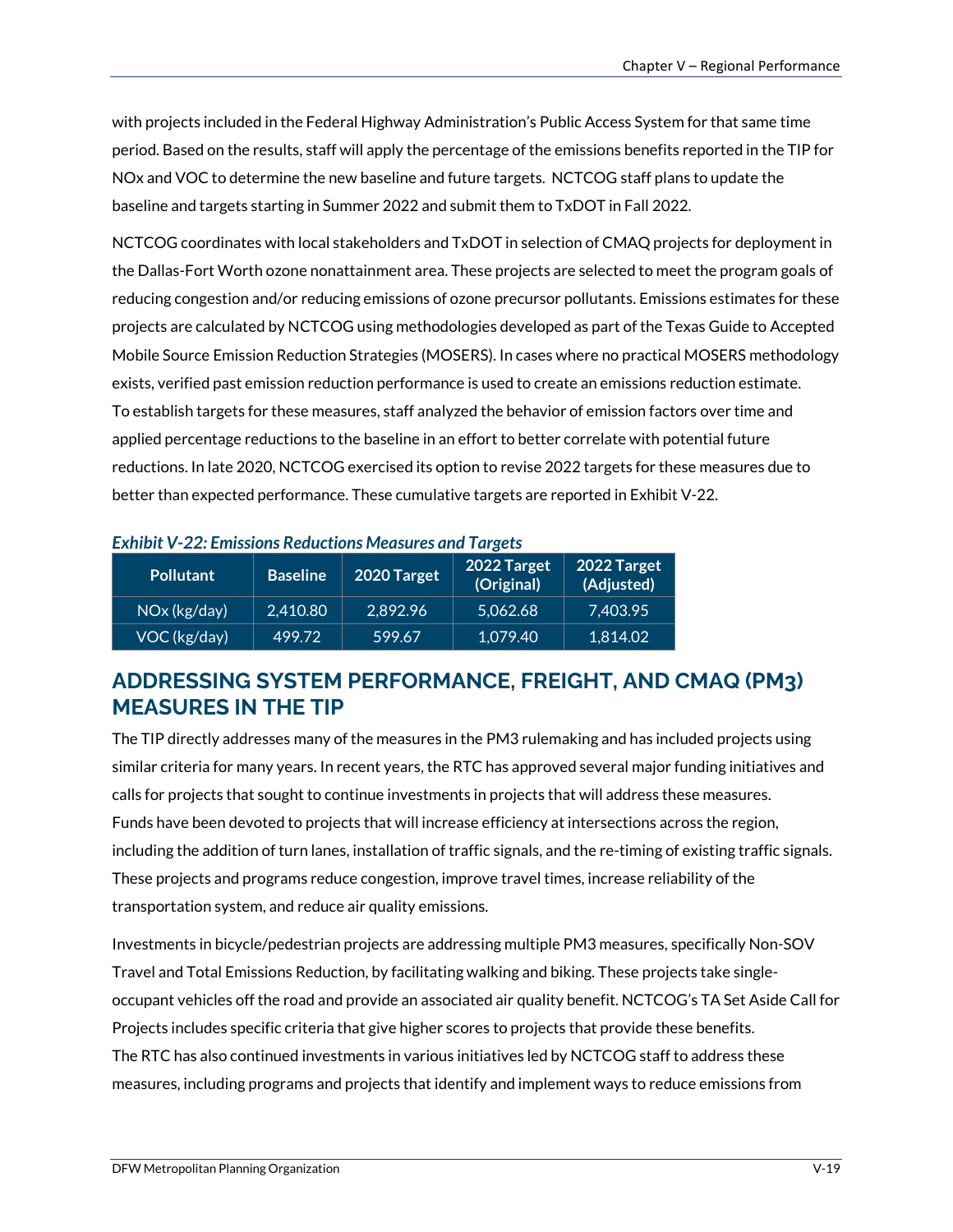vehicles, deploying new vehicle technologies, and assisting the public and private sectors with adopting various low-emission technologies.

Travel time reliability is being addressed in several ways by the RTC. The Regional 10-Year Plan includes level of travel time reliability as one of the metrics in the evaluation process. An additional benefit of the previously discussed Traffic Incident Management Call for Projects is that quicker clearance of incidents will lead to less non-recurring congestion, and as a result, provide an air quality benefit.

Some examples of specific programs and projects included in the TIP that are anticipated to address the PM3 measures are listed in Exhibit V-23.

| <b>TIP Code</b>                   | <b>Program/Project</b><br><b>Name</b>                                                         | <b>PM3 Measures</b><br><b>Addressed</b>                                                                           | <b>Potential Impact</b>                                                                                                                                                                                    |
|-----------------------------------|-----------------------------------------------------------------------------------------------|-------------------------------------------------------------------------------------------------------------------|------------------------------------------------------------------------------------------------------------------------------------------------------------------------------------------------------------|
| 11616                             | <b>Signal Retiming</b><br>Program                                                             | Interstate<br>Reliability, Non-<br>Interstate<br>Reliability, PHED,<br><b>Total Emission</b><br><b>Reductions</b> | Retiming signals on the region's arterials<br>lead to more efficient utilization of the<br>system and higher Interstate and Non-<br>Interstate Reliability with resulting air<br>quality benefits as well. |
| 13058                             | SH 360 from IH 30 to<br>SH 183 Asset<br><b>Optimization Project</b>                           | Interstate<br>Reliability, TTTR,<br><b>PHED</b>                                                                   | Strategically adding capacity and<br>operational improvements to this corridor<br>are anticipated to improve Interstate<br><b>Reliability and Truck Travel Time</b><br>Reliability.                        |
| $55041.\overline{1,}$<br>55043.1, | <b>Southeast Connector</b><br>Corridor Project on<br>US 287/IH 820/IH 20<br>in Tarrant County | Interstate<br>Reliability, TTTR,<br><b>PHED</b>                                                                   | Adding capacity to this key transportation<br>corridor is anticipated to alleviate recurring<br>congestion and improve reliability of the<br>system.                                                       |
| 14080,<br>14013.2,<br>14013.4     | <b>Regional Veloweb</b><br>Trail in Grand Prairie,<br><b>Cotton Belt Trail</b>                | Non-SOV Travel,<br><b>Total Emission</b><br><b>Reductions</b>                                                     | Completing these portions of the Regional<br>Veloweb enables more of the region's<br>population to switch to non-motorized<br>commutes.                                                                    |

#### *Exhibit V-23: PM3 Performance Impacts of Selected Programs and Projects*

# **TRANSIT ASSET MANAGEMENT**

Public transportation provides thousands of people in North Central Texas with daily access to life-essential opportunities. It is critical to have well-maintained, reliable transit assets to help ensure safe, dependable, and accessible transit services. The North Central Texas region has a variety of transit assets. The three major transit authorities, Dallas Area Rapid Transit, Trinity Metro (formerly the Fort Worth Transportation Authority), the Denton County Transportation Authority, and smaller transit providers have transit assets including over 700 buses, 300 small buses, 150 light rail vehicles, 150 miles of rail track, transit support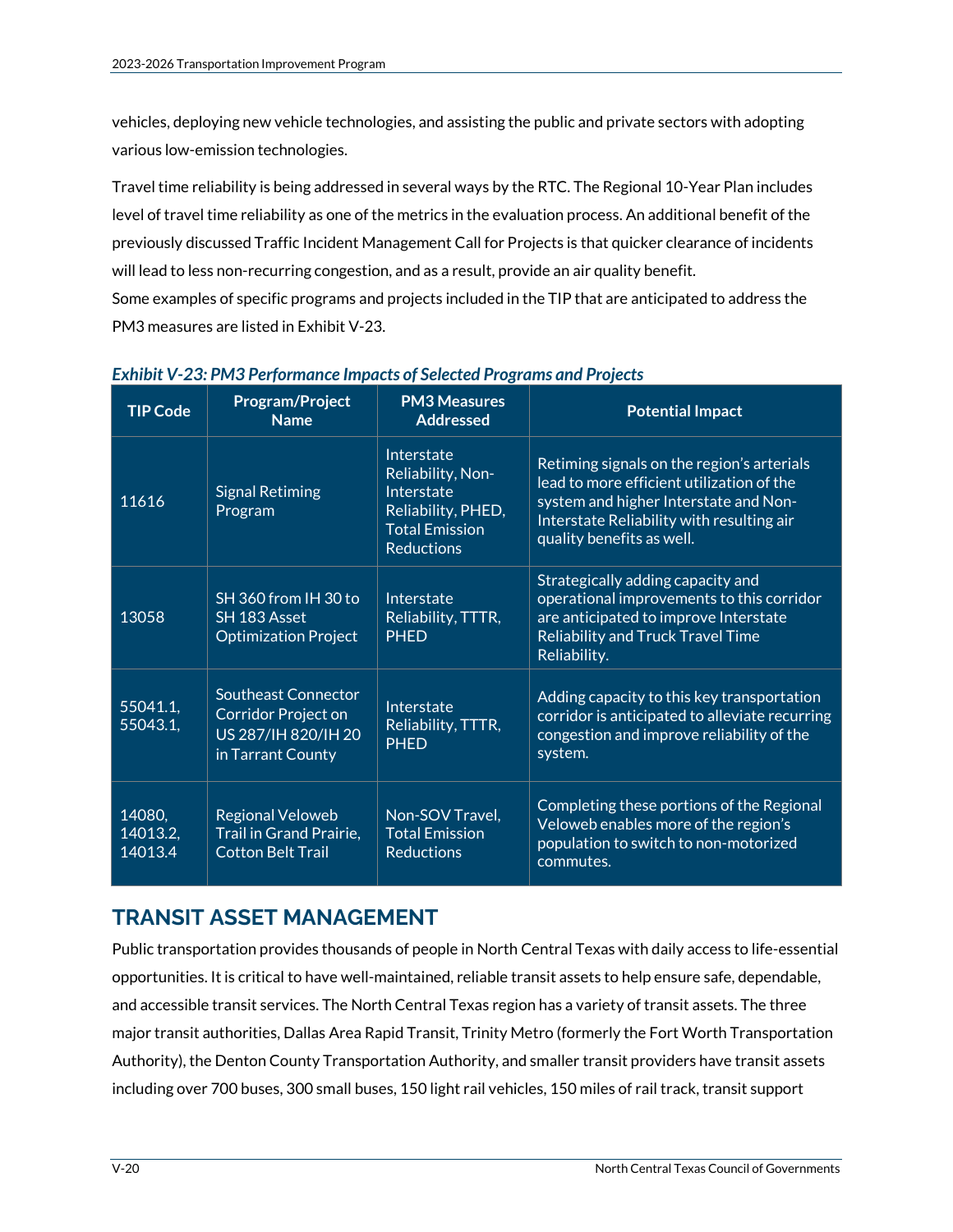vehicles like service trucks and police cars, rail stations, park-and-ride locations, and maintenance facilities. NCTCOG coordinated with public transportation providers in the region to ensure all agencies either developed their own Transit Assessment Management (TAM) Plan or participated in a group-sponsored plan offered by NCTCOG or TxDOT. A new group plan will be adopted by October 2022. The five transit providers listed below participated in NCTCOG's current TAM Plan:

- City of Arlington
- City of Grand Prairie
- City of McKinney
- City of Mesquite
- Northeast Transportation Services (NETS)

Transit asset management is a business model that prioritizes funding based on the condition of transit assets to achieve or maintain transit networks in a state of good repair. TAM supports a series of practices to achieve a transit state of good repair including, but not limited to:

- Regular maintenance
- Inspections
- Tracking asset condition over time
- Planning for maintenance and replacement costs
- Replacing each asset at the appropriate time

The TAM final rule establishes four performance measures related to the condition of transit assets. MPOs are required to coordinate with transit providers to report on these measures, establish regional targets, and integrate individual transit providers' performance targets and TAM plans into planning documents. NCTCOG coordinated with all transit providers in the region, requesting transit asset data and agency-level metrics and targets. Based on the data received, the RTC established initial regional targets for the four transit asset categories in December 2017. These targets have been reaffirmed regularly since that time, with the next action planned for August 2022. Exhibit V-24 lists the measures and adopted targets.

| <b>Asset Category</b>                   | Target | <b>Metric</b>                                                                                                                           |
|-----------------------------------------|--------|-----------------------------------------------------------------------------------------------------------------------------------------|
| <b>Rolling Stock (transit vehicles)</b> | $0\%$  | Vehicles that meet or exceed the industry standard,<br>defined as the Federal Transit Administration's Default<br>Useful Life Benchmark |
| Infrastructure<br>(rail track)          | 0%     | Rail track segments with performance restrictions                                                                                       |
| Equipment<br>(transit support vehicles) | $0\%$  | Vehicles that meet or exceed the industry standard,<br>defined as the Federal Transit Administration's Default<br>Useful Life Benchmark |

#### *Exhibit V-24: Transit Asset Management Targets for 2021*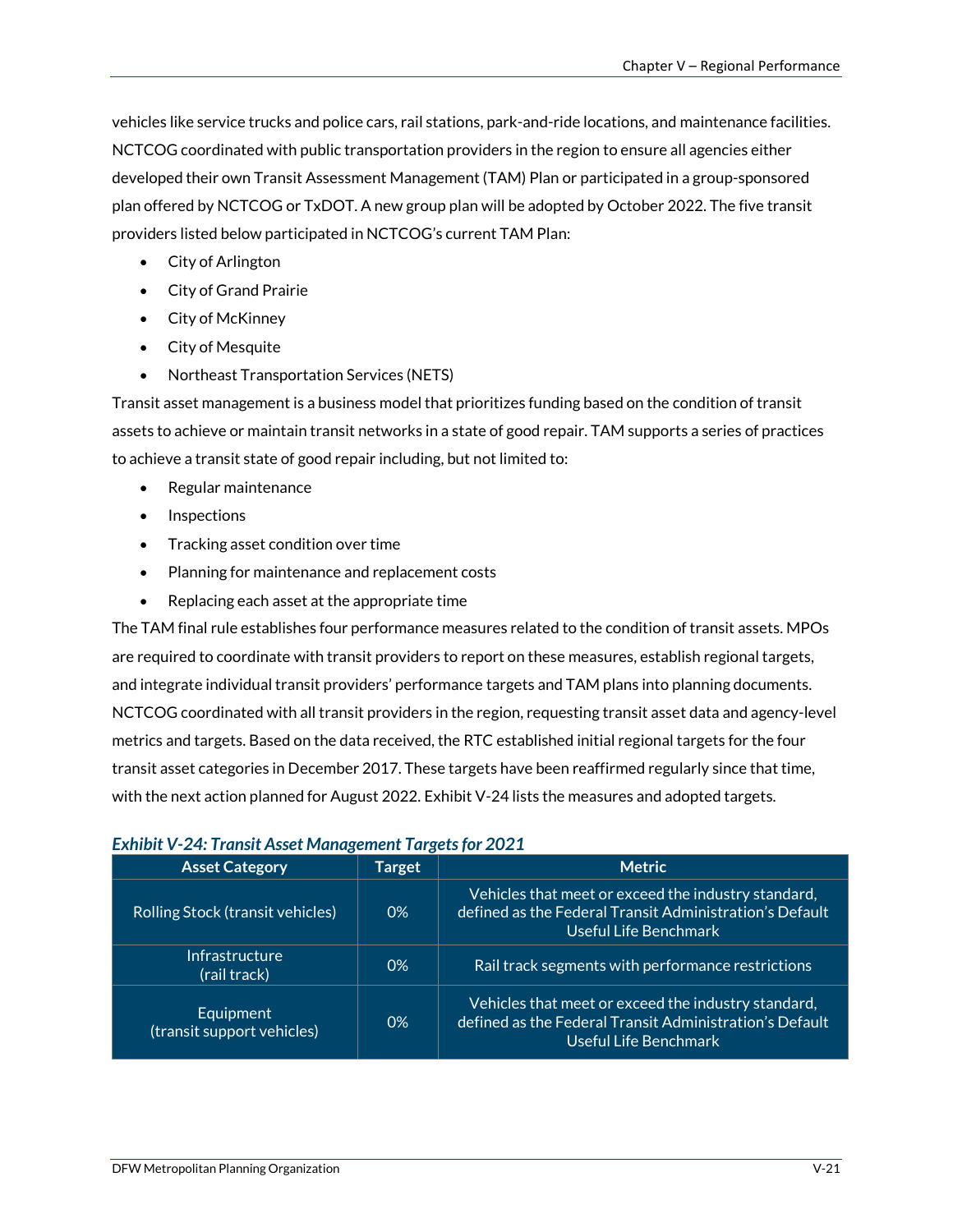| <b>Asset Category</b>                                         | <b>Target</b> | <b>Metric</b>                                                                                                                   |
|---------------------------------------------------------------|---------------|---------------------------------------------------------------------------------------------------------------------------------|
| <b>Facilities</b><br>(buildings, stations, park and<br>rides) | 0%            | Transit facilities rated below "Adequate" (3.0) on the<br>industry standard Transit Economic Requirements Model<br>(TERM) scale |

\*These vehicles are as old as or older than the industry standard.

## **Percentage of Revenue Vehicles Met or Exceeded Useful Life Benchmark (Rolling Stock)**

This measure assesses the percentage of rolling stock revenue vehicles, such as buses and paratransit vehicles, operated by a transit provider that have met or exceeded the Useful Life Benchmark (ULB). The ULB is the expected lifecycle of a capital asset for a particular transit provider's operating environment, based on recommended mileage or the acceptable period of use in service. NCTCOG has set the regional target for this measure with the goal that the percent of revenue vehicles that have met or exceeded their ULB does not exceed the target percentage. Exhibit V-25, below, summarizes the FY2021 target and comparative performance in FY2017-2020 for rolling stock revenue vehicles in the region.

| Asset Type <sup>1</sup>                              | <b>FY2017</b><br><b>Performance</b> | <b>FY2018</b><br><b>Performance</b> | <b>FY2019</b><br><b>Performance</b> | <b>FY2020</b><br><b>Performance</b> | <b>FY2021</b><br><b>Target</b> |
|------------------------------------------------------|-------------------------------------|-------------------------------------|-------------------------------------|-------------------------------------|--------------------------------|
| <b>Bus</b>                                           | 6%                                  | 4%                                  | 5%                                  | 6%                                  | 0%                             |
| <b>Small Bus</b>                                     | 3%                                  | 9%                                  | 18%                                 | 11%                                 | 0%                             |
| Light Rail Vehicle                                   | 0%                                  | 0%                                  | 0%                                  | 0%                                  | 0%                             |
| <b>Commuter Rail</b><br>Locomotive                   | 0%                                  | 0%                                  | 0%                                  | 0%                                  | 0%                             |
| <b>Commuter Rail</b><br>Passenger Car                | 0%                                  | 0%                                  | 0%                                  | 0%                                  | 0%                             |
| <b>Articulated Bus</b>                               | 0%                                  | 0%                                  | 0%                                  | 0%                                  | 0%                             |
| <b>Commuter Rail</b><br>Passenger Coach <sup>2</sup> | 35%                                 | 40%                                 | 18%                                 | 40%                                 | 0%                             |

# *Exhibit V-25: Rolling Stock Performance Compared to Targets*

(Percent of revenue vehicles that have met or exceeded their useful life benchmark)

1Rolling stock assets include a small number of vehicles reported to the National Transit Database as "inactive" <sup>2</sup>Includes assets rebuilt near the end of their useful life with the assumption of a minimum useful life extension of 10 years, which may be too conservative (i.e., vehicles may be in better condition than expected based on completed rebuild activities).

NCTCOG is actively using this performance measure to select programs and projects for the TIP. See

"Addressing Transit Asset Management in the TIP" below for more information.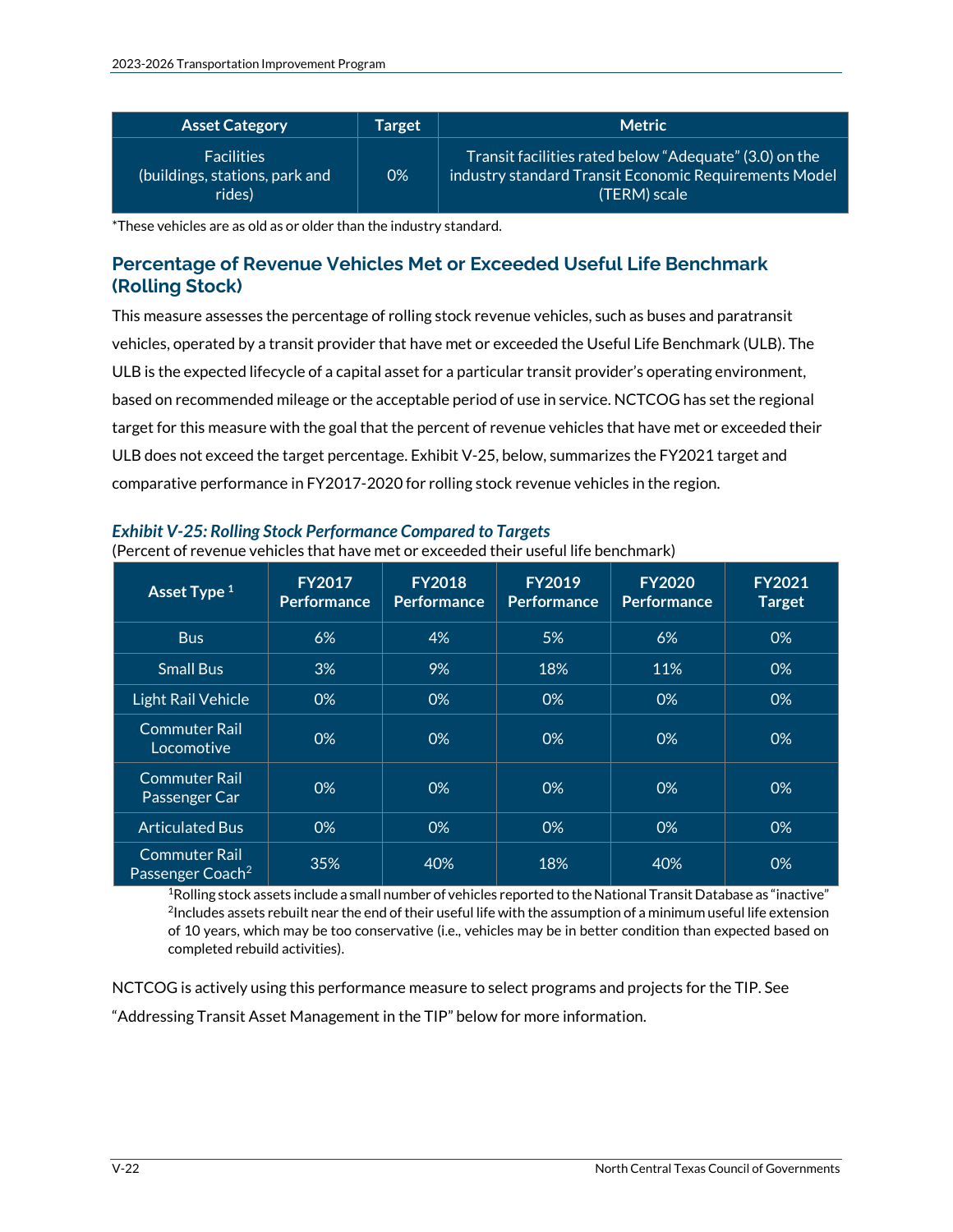## **Percentage of Track Segments with Performance Restrictions (Infrastructure)**

This measure assesses the performance of rail infrastructure operated by transit providers in the region by measuring the percentage of track segment with performance restrictions. A performance restriction exists on a segment of rail fixed guideway when the maximum permissible speed of transit vehicles is set to a value that is below the guideway's full-service speed. These restrictions are often referred to as "slow zones." NCTCOG has set the regional target for this measure with the goal that the percentage of track segments with performance restrictions does not exceed the target percentage. Exhibit V-26, below, summarizes the FY2021 target and comparative performance in FY2018-2020 for rail infrastructure.

| <b>Rail Mode</b>      | Fiscal Year 2018<br><b>Performance</b> | $\mid$ Fiscal Year 2019 $\mid$<br><b>Performance</b> | <b>Fiscal Year 2020</b><br><b>Performance</b> | <b>Fiscal Year 2021</b><br><b>Target</b> |
|-----------------------|----------------------------------------|------------------------------------------------------|-----------------------------------------------|------------------------------------------|
| Light Rail            | 0.20%                                  | 0.20%                                                | 0.20%                                         | 0%                                       |
| <b>Commuter Rail</b>  | 0.09%                                  | 0.05%                                                | 12.55%                                        | 0%                                       |
| <b>Streetcar Rail</b> | 0%                                     | 0%                                                   | $0\%$                                         | 0%                                       |
| <b>Hybrid Rail</b>    | 2.05%                                  | 0%                                                   | 0%                                            | 0%                                       |

### *Exhibit V-26: Infrastructure Performance Compared to Targets*

# **Percentage of Non-Revenue Vehicles Met or Exceeded Useful Life Benchmark (Equipment)**

This measure assesses the percentage of non-revenue vehicles, including transit service and maintenance vehicles, that have met or exceeded their ULB. NCTCOG has set the regional target for this measure with the goal that the percent of revenue vehicles that have met or exceeded their ULB does not exceed the target percentage. Exhibit V-27, below, summarizes the FY2021 target and comparative performance in FY2018-2020 for non-revenue equipment.

# *Exhibit V-27: Equipment Performance Compared to Targets*

| <b>Asset Type</b>                                       | <b>Fiscal Year 2018</b><br><b>Performance</b> | <b>Fiscal Year 2019</b><br><b>Performance</b> | <b>Fiscal Year 2020</b><br><b>Performance</b> | <b>Fiscal Year 2021</b><br><b>Targets</b> |
|---------------------------------------------------------|-----------------------------------------------|-----------------------------------------------|-----------------------------------------------|-------------------------------------------|
| <b>Automobiles</b>                                      | 32%                                           | 15%                                           | 50%                                           | 0%                                        |
| Steel Wheel<br><b>Vehicles</b>                          | 0%                                            | <b>25%</b>                                    | 25%                                           | 0%                                        |
| Trucks & Other<br><b>Rubber</b><br><b>Tire Vehicles</b> | 19%                                           | 52%                                           | 66%                                           | 0%                                        |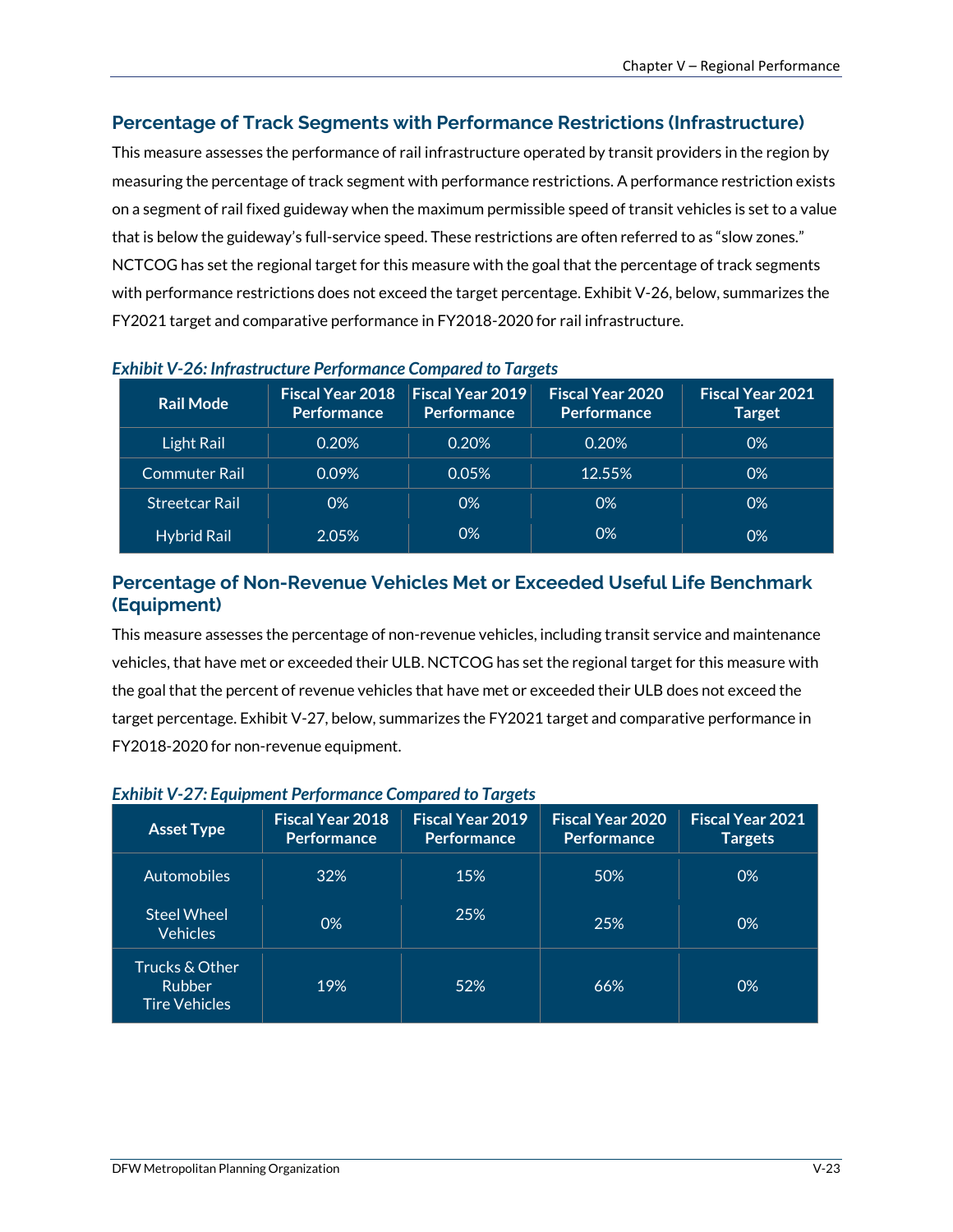# **Percentage of Facilities Assets with Condition Rating Below 3.0 on FTA TERM Scale (Facilities)**

This measure tracks the percentage of facility assets, such as maintenance, administrative, passenger, and parking facilities with a condition rating below 3.0 on the FTA Transit Economic Requirements Model (TERM) scale. NCTCOG set the regional target for this measure with the goal that the percent of facilities with a condition rating below 3.0 on the TERM scale does not exceed the target percentage. Exhibit V-28, below, summarizes the FY2021 target and comparative performance in FY2018-2020 for this measure.

| <b>Asset Type</b>              | <b>Fiscal Year 2018</b><br>Performance | <b>Fiscal Year 2019</b><br><b>Performance</b> | <b>Fiscal Year 2020</b><br><b>Performance</b> | <b>Fiscal Year</b><br>2021 Targets |
|--------------------------------|----------------------------------------|-----------------------------------------------|-----------------------------------------------|------------------------------------|
| Administrative/<br>Maintenance | 0%                                     | 5%                                            | 5%                                            | 0%                                 |
| Passenger/Parking              | 0%                                     | 0%                                            | 0%                                            | 0%                                 |

| Exhibit V-28: Facilities Performance Compared to Targets |  |  |  |
|----------------------------------------------------------|--|--|--|
|----------------------------------------------------------|--|--|--|

# **Addressing TAM in the TIP**

The TIP directly addresses many of the measures in the TAM rulemaking, and projects are selected with transit asset management principles in mind. To meet the TAM goal of maintaining a state of good repair for transit vehicles, infrastructure, and facilities, the TIP includes planning, procurement, and implementation of projects that would further the maintenance or replacement of transit assets. As of FY2021, TAM has been addressed in the TIP through regular maintenance of transit assets and the purchasing of new vehicles in cooperation with the region's transit agencies and NCTCOG's subrecipients using FTA 5307 (Urbanized Area Formula) and 5339 (Bus and Bus Facilities) funds.

Moving forward, NCTCOG is conducting a Cooperative Vehicle Procurement (CVP) on behalf of small transit providers, nonprofits, and health and human service agencies. The CVP began in late 2021, with vehicle delivery estimated to begin in early 2022. The CVP will ease the administrative burden on several small transit providers by leveraging nearly \$6 million in funding for both replacement and expansion of ADA-accessible transit fleets across the region. Through this CVP, NCTCOG will ensure compliance with federal procurement requirements, deliver savings and efficiencies to regional partners, and continue efforts to implement regional transit vehicle standards. The CVP will help meet the regional targets for the rolling stock performance measure.

A summary of specific programs and projects included in the TIP that will help address the TAM measures are listed in Exhibit V-29. The current transit listings will be updated each TIP modification cycle as the FTA releases additional funds for each fiscal year.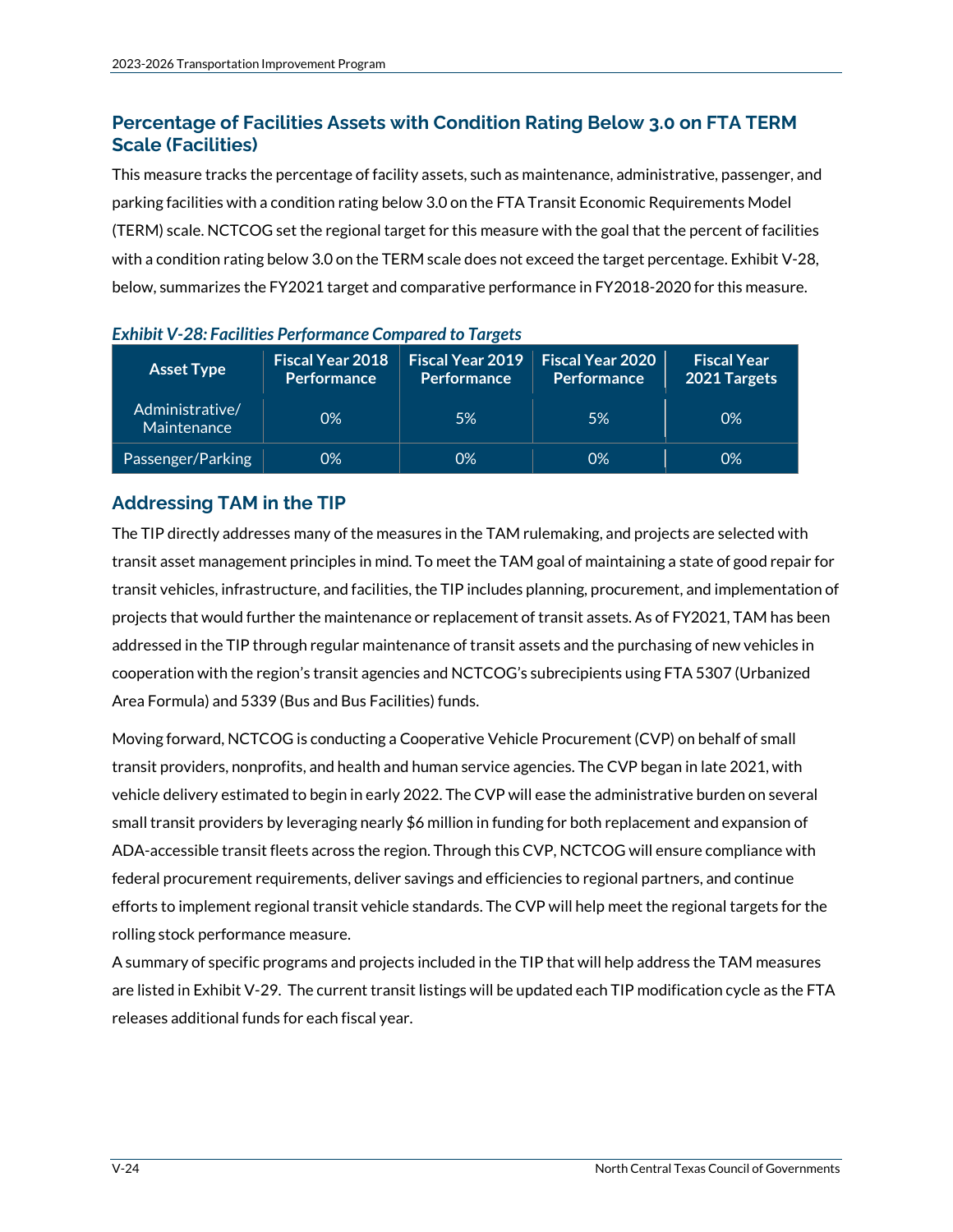| <b>Project Description</b>                          | <b>Performance Measures</b> |  |
|-----------------------------------------------------|-----------------------------|--|
| <b>Purchase Replacement Vehicles</b>                | Rolling Stock, Equipment    |  |
| <b>Bus Preventive Maintenance</b>                   | <b>Rolling Stock</b>        |  |
| <b>Preventive Maintenance</b>                       | All                         |  |
| <b>System Preventive Maintenance</b>                | All                         |  |
| <b>Rail Preventive Maintenance</b>                  | Infrastructure              |  |
| <b>Purchase Replacement Vehicles-TRE</b><br>Service | Equipment                   |  |
| <b>Acquisition of Security Equipment</b>            | Equipment                   |  |

#### *Exhibit V-29: Summary of TIP Projects that Address TAM Performance Measures*

# **PUBLIC TRANSPORTATION AGENCY SAFETY PLANS**

Public Transit Agency Safety Plans (PTASPs) are a means for transit providers and MPOs to monitor and improve the agency of transit systems under their jurisdiction. A core component of the process is monitoring and establishing targets for four required performance measures:

- Fatalities (total number of reportable fatalities and rate per total vehicle revenue miles by mode)
- Injuries (total number of reportable injuries and rate per total vehicle revenue miles by mode)
- Safety Events (total number of reportable events and rate per total vehicle revenue miles by mode)
- System Reliability (mean distance between major mechanical failures by mode)

Transit providers in the region were required to establish initial safety targets by December 31, 2020, after which NCTCOG had 180 days to establish regional targets in a cooperative process with transit providers. Transit provider targets are established annually. Regional targets will be updated every four years. Regional transit providers have all established and published their safety targets for each of the required performance measures in their agency safety plans. NCTCOG assessed each of these plans and coordinated with the transit providers, TxDOT, and the FTA PTASP Technical Assistance Center to determine the method and overall goal for the regional safety targets. Exhibit V-30 summarizes NCTCOG's regional safety targets for each of the seven performance measures. While individual providers created targets for each mode they operate, the regional safety performance data is aggregated for the regional baseline average performance and safety targets to ensure consistency and applicability across the region. The overall goal of the targets is to achieve a five percent improvement over the regional baseline average performance by FY2025. However, fatality targets are set to zero, in line with the regional safety position that, "Even one death in the transportation system is unacceptable." These targets were approved by the RTC on May 13, 2021.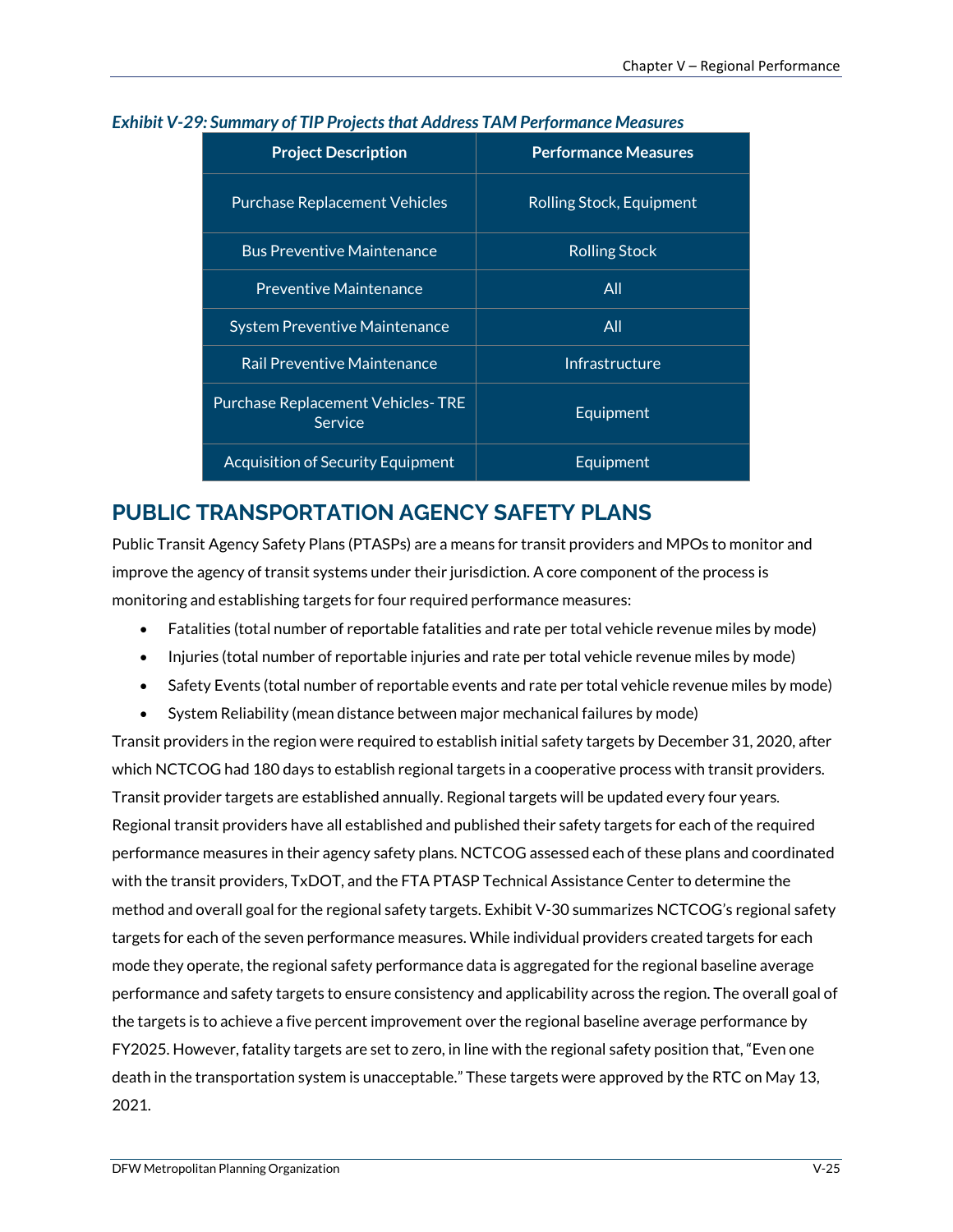| <b>Performance Measure</b>                                                     | <b>Baseline Average</b> | <b>Regional Safety Target</b> |
|--------------------------------------------------------------------------------|-------------------------|-------------------------------|
| <b>Fatalities - Total Number</b>                                               | 6.00                    | 0.00                          |
| Fatalities - Rate per 100k Miles                                               | 0.01                    | 0.00                          |
| Injuries - Total Number                                                        | 150.50                  | 142.98                        |
| Injuries - Rate per 100k Miles                                                 | 0.23                    | 0.22                          |
| Safety Events - Total Number                                                   | 516.00                  | 490.20                        |
| Safety Events - Rate per 100k Miles                                            | 0.81                    | 0.77                          |
| System Reliability - Average Miles<br><b>Between Major Mechanical Failures</b> | 18,896.00               | 19,841.00                     |

#### *Exhibit V-30: PTASP Baseline Average Performance and Regional Safety Targets*

# **Addressing PTASP in the TIP**

Strategies for addressing transit safety will become clearer in the coming years as transit safety principles are more strongly integrated into planning processes. However, the safety of the transit system is an important regional value and many programs and projects that are currently programmed in the 2023-2026 TIP directly or indirectly address the safety of the transit system. An example project in Appendix C of the TIP is 25079, which is implementing positive train control along the Trinity Railway Express (TRE) and DART rail systems. The RTC previously funded the larger positive train control program, and this latest effort represents the final steps to bring this important safety measure to fruition. Double tracking projects, like TIP 25072, TIP 25072.1, and TIP 25072.2 (TRE Double tracking), represent added capacity to the rail system, but they also provide important safety functions. The rail will be reconstructed, allowing for higher speeds, on a previously speed restricted corridor. In addition, by allowing the trains to pass one another on separate tracks, potential conflicts are reduced, thereby increasing safety across the system.

# **OVERALL PERFORMANCE-BASED APPROACH**

When working to select and program projects, MPO staff factor in a variety of performance measures. Given that projects and programs in an MPO's TIP must be included in and consistent with its MTP, the MTP and the performance measures that support it are critical to the development of the TIP. The projects that are recommended in the MTP and eventually programmed in the TIP go through a review process to determine if they are warranted.

The RTC selects projects through one of two primary methods: calls for projects and funding initiatives. Funding initiatives can take one of two forms, funding programs that have one or two primary objectives and larger funding initiatives that do not focus on a single objective. Performance measures and targets are being addressed through both of these options.

As previously noted, two project selection programs (Sustainable Development Round 4: Turnback Program, Context Sensitive, & Transit-Oriented Development and the Transit Program) funded projects in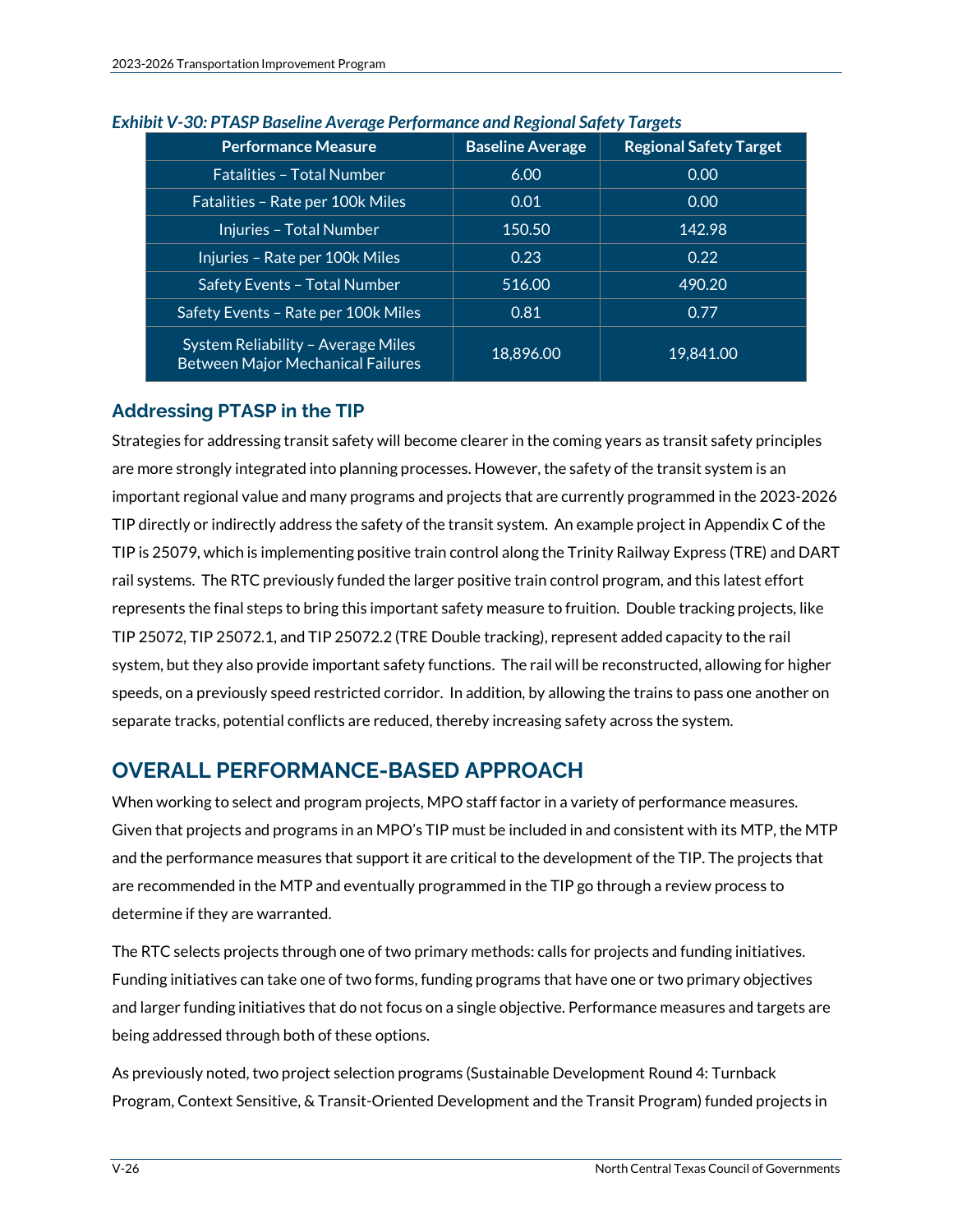the 2023-2026 TIP that will invest in transit projects and projects that emphasize non-vehicular modes of transportation and context-sensitive design. Both programs address parts of PM3 and the Transit Asset Management performance measures.

Performance targets related to transit projects approved by the RTC are also addressed through the annual transit funding process. While many transit projects relate to maintaining existing operations of public transportation services, other transit projects relate directly to the maintenance, repair, and replacement of capital assets. These projects are evaluated against the TAM regional performance targets and individual transit provider's TAM plans to ensure consistency.

Each TAM plan addresses capital assets used in the provision of public transportation and requires prioritization of investments for repair, maintenance, and replacement. This requirement allows transit providers to strategically plan for funding of capital assets and allows the MPO to make effective funding decisions for projects included in the TIP. All TAM plans include investment prioritization tools to assist in determining funding priorities to maintain an overall state of good repair. NCTCOG developed decision support tools for each asset category that includes various weighted categories based on common factors that affect overall life of the asset. The transit projects in the TIP will help the region meet the adopted transit state of good repair performance targets by providing funding to replace vehicles that meet or exceed the industry standard, defined as the Federal Transit Administration's default Useful Life Benchmark.

Performance targets are also being addressed via larger funding initiatives that do not necessarily specify achieving progress toward a certain target as the reason for the initiative. One of the RTC's recent project selection initiatives, the Regional 10-Year Plan, includes many projects that address congestion reduction, connectivity, and safety issues, in addition to other criteria like pavement and bridge condition.

A notable example is the proposed reconstruction of the IH 30 Canyon project in Downtown Dallas. The implementation of the IH 30 project helps address congestion reduction, connectivity and accessibility, and safety issues for all users, in addition to other benefits like air quality and economic development. This project eliminates hazardous weaving sections throughout the downtown corridor, which creates a safer driving environment. The project also reconstructs cross streets and overpasses with sidewalks and shared use paths and/or buffer separated bicycle lanes connecting neighborhoods and businesses on both sides of the project corridor. Connectivity and accessibility are enhanced by providing ADA-compliant ramps and crosswalks along the frontage roads and intersections.

The IH 30 project will also bring improved traffic operations with signals and turn lanes, collectordistributor roads, and reconstructed ramps to allow more efficient ingress and egress. Congestion will be reduced by adding roadway capacity. Ultimately, the project will address multiple performance measures, which is what made it a regional priority.